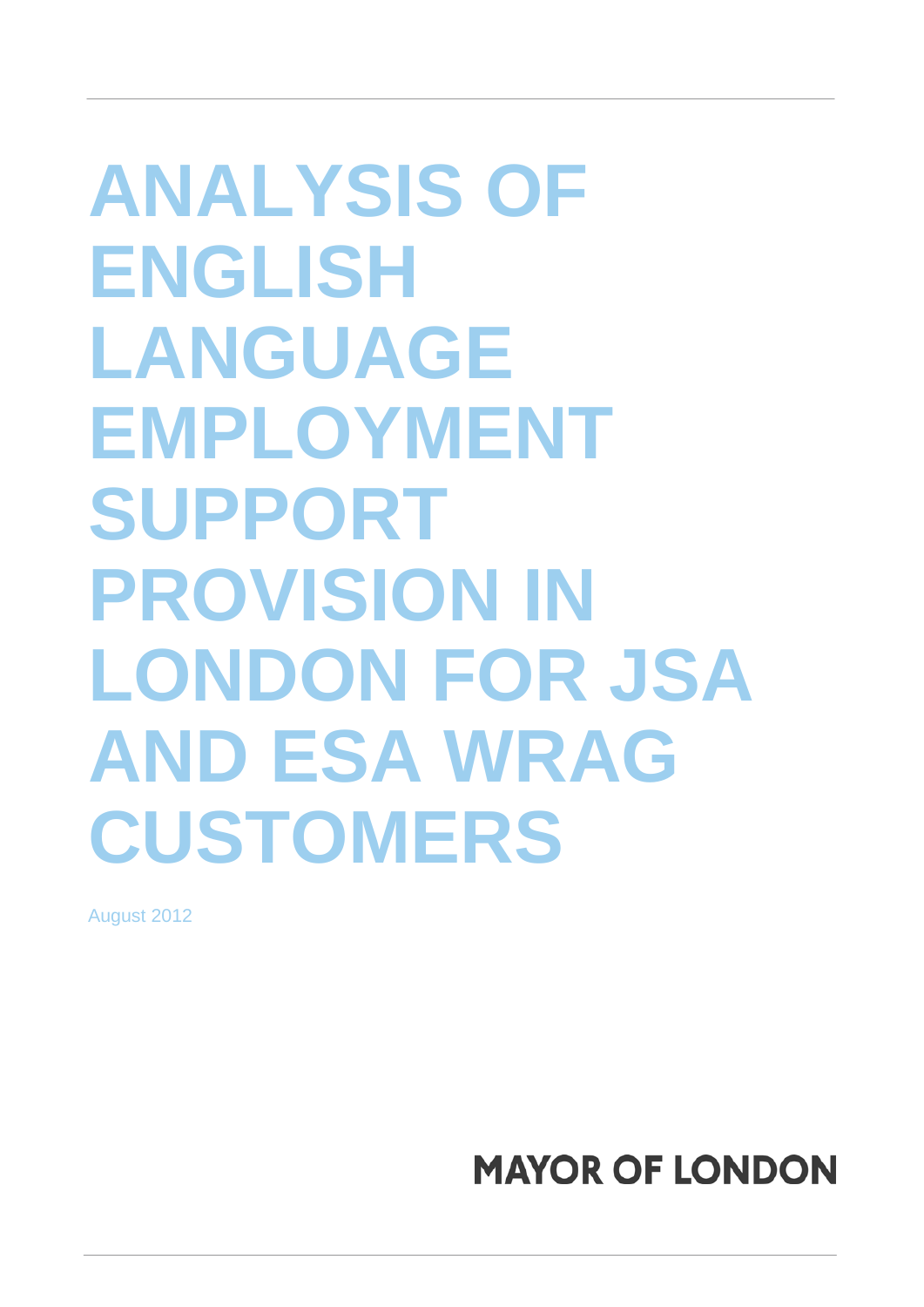## **COPYRIGHT**

#### **Greater London Authority August 2012**

Published by Greater London Authority City Hall The Queen's Walk More London London SE1 2AA **www.london.gov.uk**  enquiries 020 7983 4100 minicom 020 7983 4458

Copies of this report are available from www.london.gov.uk

The Greater London Authority commissioned the Centre for Economic and Social Inclusion (*Inclusion)*  to carry out this analysis and produce a final report. The two main researchers for *Inclusion* were Sarah Foster and Dr Pippa Lane. The questionnaires used as part of the research can be accessed as Appendices to the report at [Refugees and migrants | Greater London Authority](http://www.london.gov.uk/refugees-and-migrants)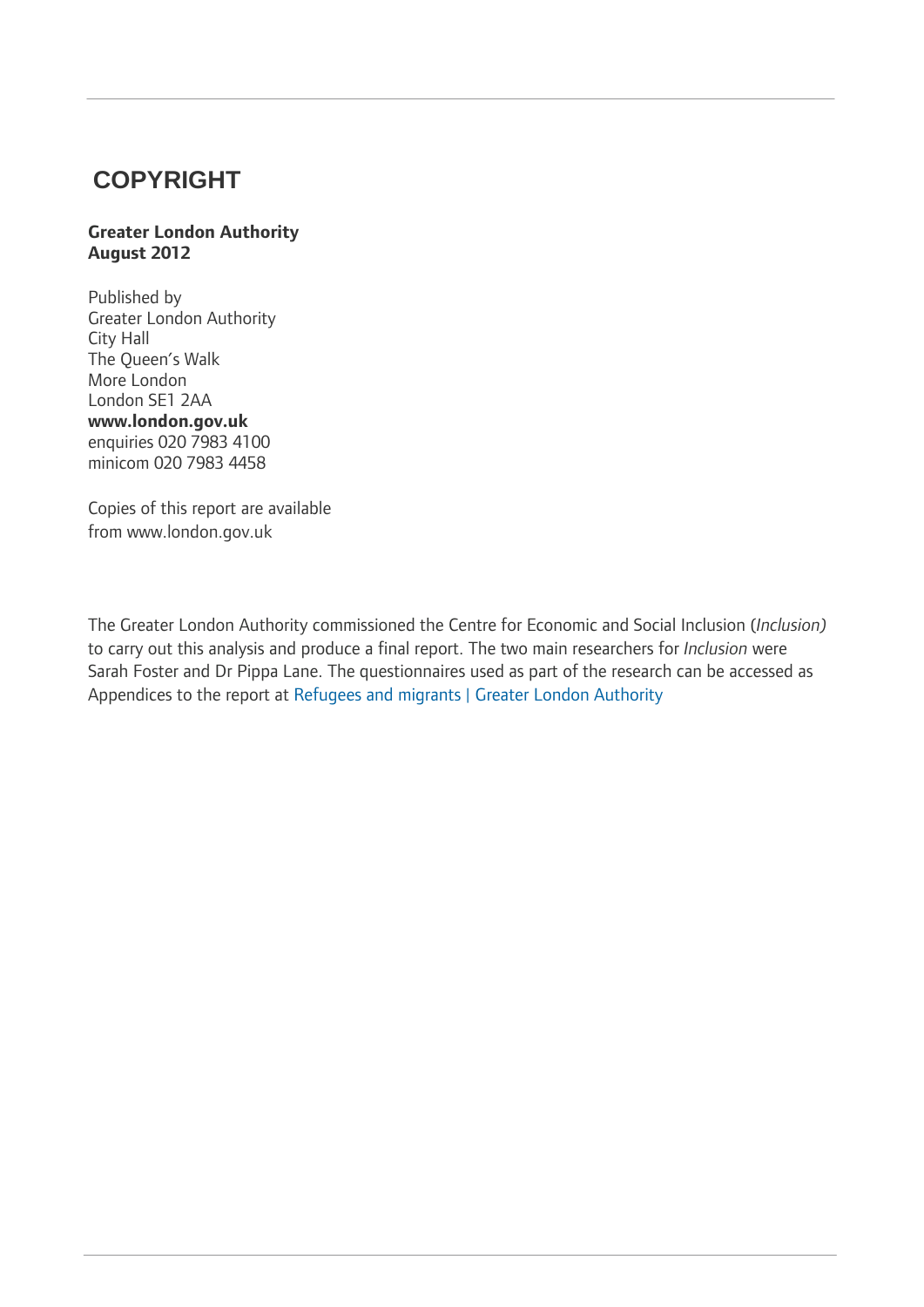## **CONTENTS**

| <b>Executive Summary</b>                                     | 4  |
|--------------------------------------------------------------|----|
| <b>Effective ESOL provision for jobseekers</b>               | 4  |
| Role of partnerships in effective ESOL provision             | 6  |
| <b>Recommendations</b>                                       | 7  |
| <b>Introduction</b>                                          | 9  |
| <b>Context</b>                                               | 9  |
| <b>Aims and Objectives</b>                                   | 10 |
| <b>Methodology</b>                                           | 10 |
| <b>Interviews with ESOL providers</b>                        | 11 |
| Interviews with partners/referral organisations              | 11 |
| <b>Analysis</b>                                              | 11 |
| Overview of ESOL provision for jobseekers in London          |    |
| <b>What is being provided</b>                                | 12 |
| <b>Provision aims and outcomes</b>                           | 13 |
| <b>Components of effective ESOL provision for jobseekers</b> | 14 |
| Role of partnerships in effective ESOL provision             | 17 |
| <b>Provision for pre-Work Programme learners</b>             | 17 |
| <b>Provision for Work Programme learners</b>                 | 20 |
| <b>Conclusions and recommendations</b>                       | 23 |
| <b>Conclusions</b>                                           | 23 |
| <b>Recommendations</b>                                       | 23 |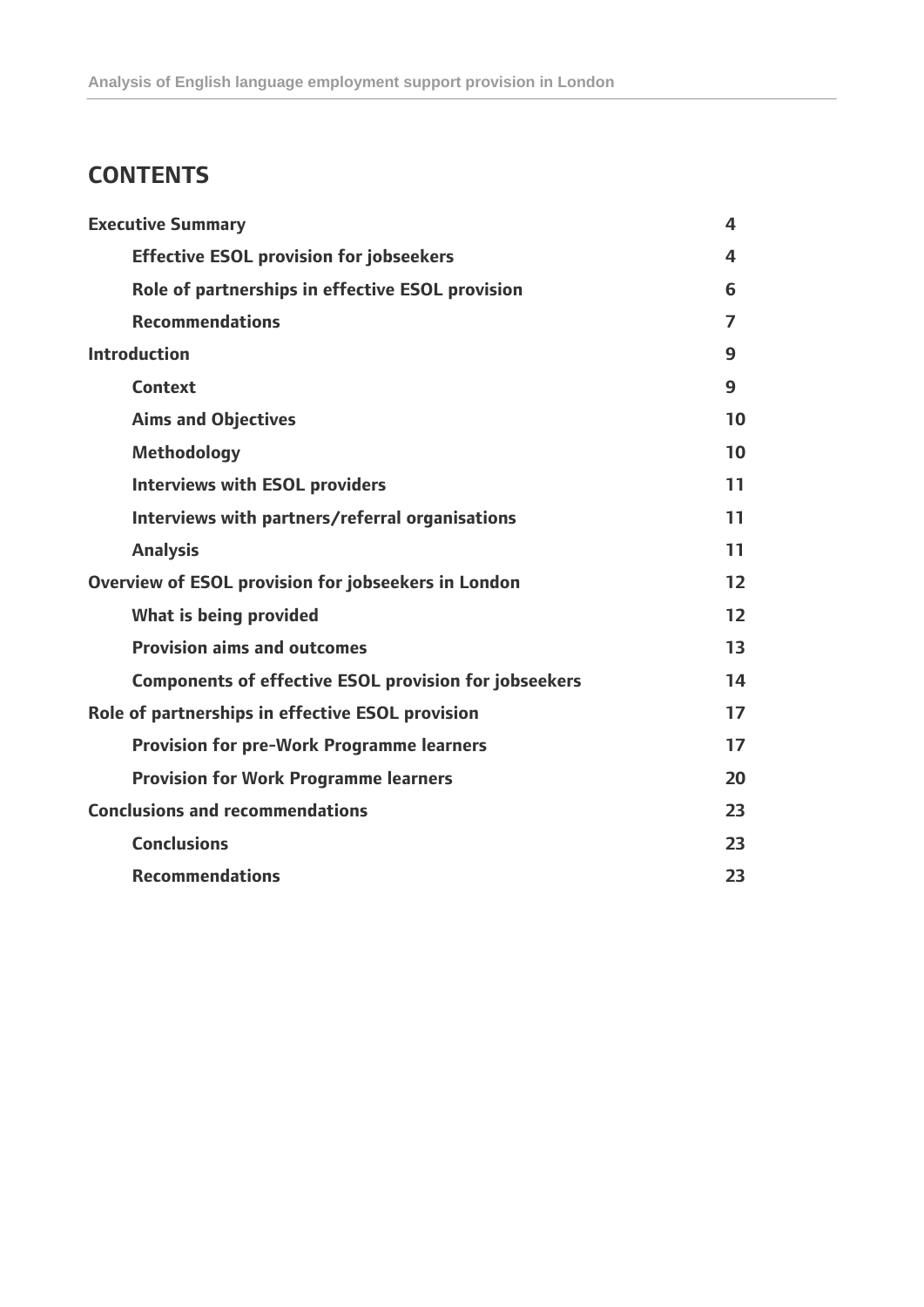## **EXECUTIVE SUMMARY**

The Centre for Economic and Social Inclusion (*Inclusion*) was commissioned by the Greater London Authority to examine pre-employment English language provision in London and how it can be improved to help support Jobseeker's Allowance (JSA), and Employment and Support Allowance work related activity group (ESA WRAG) customers into work.

<span id="page-3-0"></span> **4** 

Skills Funding Agency (SFA) funding for teaching English for Speakers of Other Languages (ESOL) has undergone a number of recent changes including:

- A reduction in the national funding rate of 4.3 per cent
- A reduction in the programme weighting for ESOL from 1.2 to 1.0
- An end to the funding of ESOL in the workplace
- Withdrawal of the (£4.6m) Discretionary Learner Support Fund
- Full funding for learners on 'active benefits' (JSA and ESA WRAG)
- Eligibility for only 50 per cent fee remission for learners on 'inactive benefits', though ESOL providers can co-fund these learners.

This study focuses on provision for those learners on 'active benefits' who remain eligible for SFA full fee remission.

#### **Effective ESOL provision for jobseekers**

ESOL provision was available at all levels from pre-entry upwards, though there appeared to be limited amounts of pre-entry level ESOL provision available. Some providers were focused on provision at particular levels, though further education (FE) colleges typically ran provision across the range of levels.

The FE college providers interviewed were all running a programme of 'mainstream' ESOL courses and alongside this the majority had also started to run short (typically eight week) ESOL courses specifically and solely for Jobcentre Plus (JCP) referred JSA and ESA WRAG customers.

The FE college mainstream ESOL programmes included a range of both discrete and embedded ESOL courses. At entry level, embedded courses typically involved the inclusion of soft skills development, IT and citizenship. At level 1 and 2, many FE colleges offered vocational courses with embedded ESOL. Non-FE college ESOL providers were much less likely to offer vocationally embedded ESOL courses and typically ran predominantly discrete provision or provision which included more generic employability skills. Some providers also offered employability support as an optional extra which could be accessed by learners who were accessing discrete provision.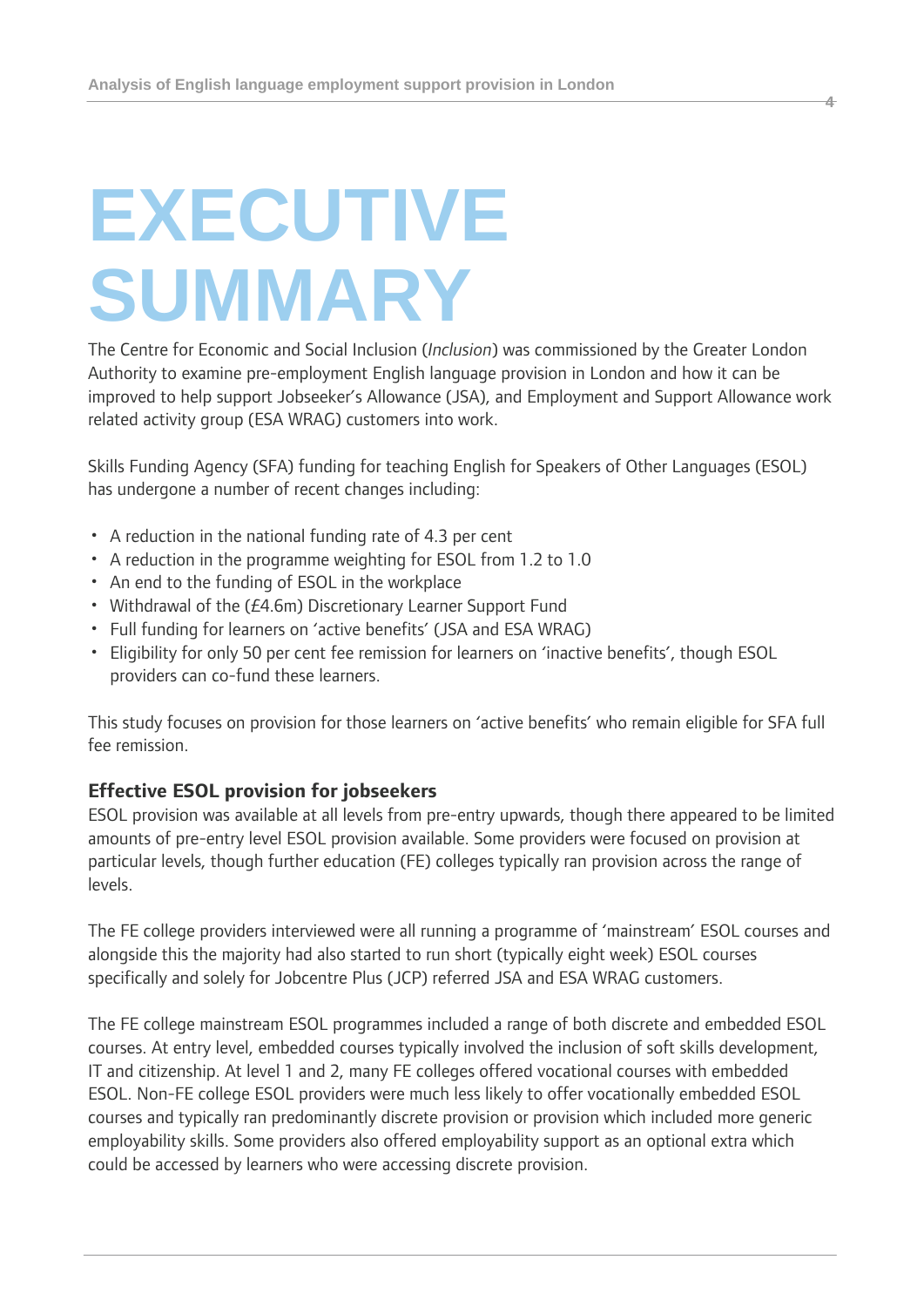ESOL providers saw progression in English language ability, accessing vocational skills, moving closer to the labour market and job outcomes as aims of their provision. Whether job outcomes were an immediate or long term aim depended on what level their provision was at – there was a feeling that job outcomes are not a realistic immediate goal for students on lower level ESOL courses. In addition there was some tension between the aims of course completion and job outcomes, with negative funding implications for providers if learners left mid-way through a course to move into work.

Most ESOL providers were tracking retention, qualifications, progressions onto other courses and moves into work while students were studying. However no longer term tracking of job outcomes was taking place. Some ESOL providers had begun piloting job outcome tracking ahead of the implementation of job outcome incentive payments but there had been mixed success and ESOL providers were not sure how best to proceed.

Given that ESOL providers were not monitoring job outcomes, it is difficult to assess what elements of ESOL provision best prepare learners for work. Nonetheless, interviews with ESOL providers, and those who refer JSA and ESA WRAG customers for ESOL do provide some indications of what provision works well

*Adequate course length.* Many FE colleges had been asked to set up ESOL courses specifically for JCP-referred JSA and ESA WRAG customers. Typically these were eight weeks in length at the request of JCP. Colleges felt that eight week courses were possible but challenging - with longer courses felt to be preferable and shorter courses unfeasible.

*Appropriate course hours.* JSA and ESA WRAG benefit rules restrict the number of hours for which individuals can attend courses and so it is important that providers running ESOL courses which may be of benefit to learners on active benefits ensure sufficient amounts of their provision is under 16 hours per week and thus can be accessed by them.

*Routeways onto entry-level provision.* There is a need for a greater number of options for pre-entry level ESOL provision, in order to ensure that individuals are at the level required to be able to undertake entry-level provision.

*Single level ESOL courses.* Ensuring the ESOL learners in one class are all at a similar ability level increases the effectiveness of provision.

*Consistency for learners.* There were numerous examples given of JSA and ESA WRAG learners moving from JCP to Work Programme (WP) support having to leave ESOL courses they are already enrolled on, only to be assessed as needing ESOL skills once on the WP and being enrolled onto another course. This is disruptive to learning outcomes and is an inefficient use of funding. Effective provision therefore needs to involve more partnership working to reduce disruption to appropriate course attendance when transitioning from JCP to WP.

*Flexible ESOL course structures.* Examples being developed included changing one year courses to three 12 week blocks so people can complete all or move on; roll-on, roll-off provision and offering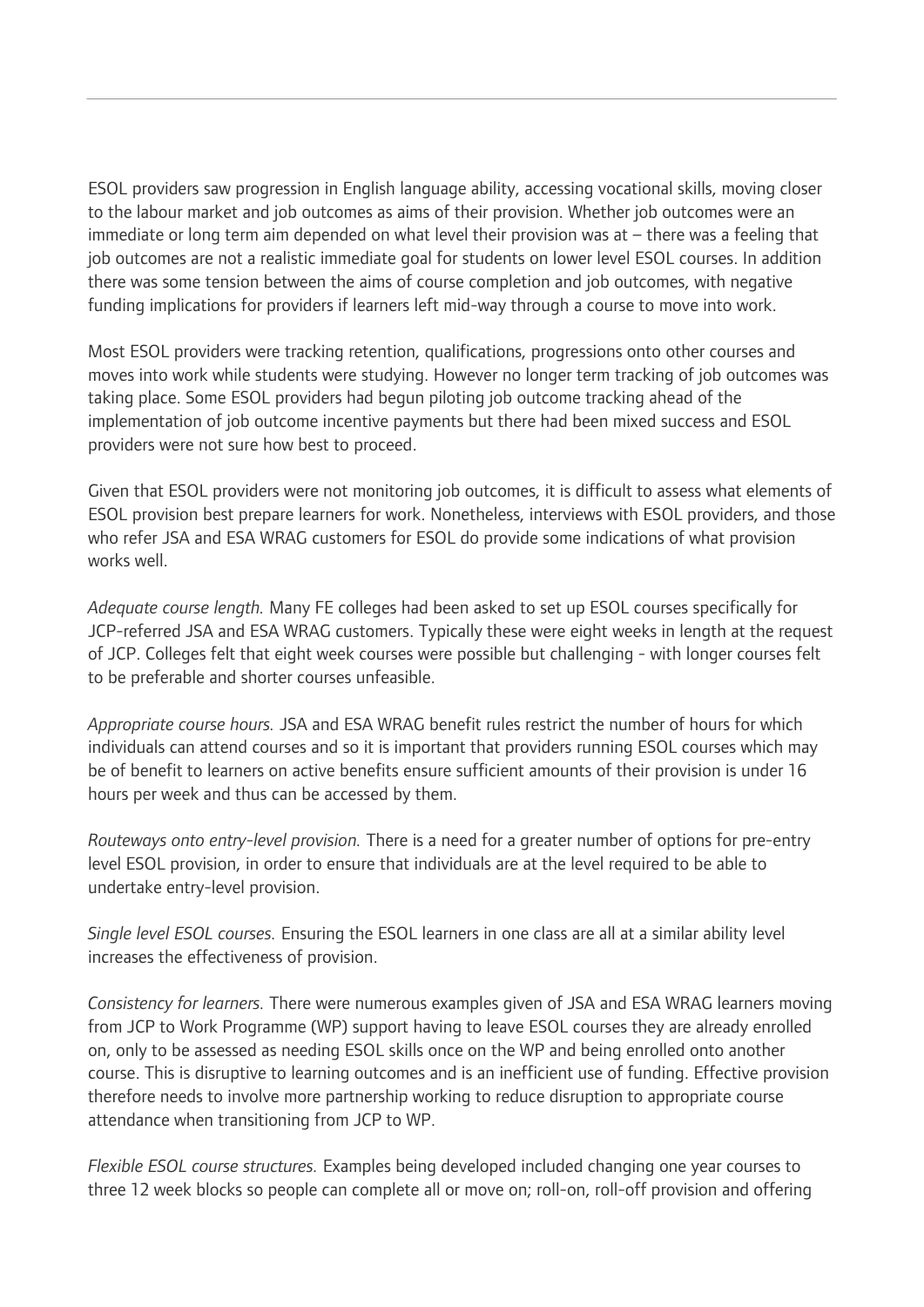<span id="page-5-0"></span>ESOL support alongside a full range of mainstream courses. Such developments increase the options available, allowing for reduced waiting lists, greater personalisation and a reduced likelihood of benefit changes causing disruption to course attendance.

*Availability of both embedded and discrete ESOL provision.* Effective providers recognised that embedded ESOL courses could be useful but were not necessary for all. For some individuals requiring ESOL, English language skills were their only barrier to employment or were such a barrier that they require significant development prior to development of other skills

*Flexible integration of employability in discrete ESOL provision*. As noted previously, much discreet ESOL provision also included employability training, such as CV and application form writing and interview techniques. This was considered important in helping some customers more towards employment.

*Considering alternative approaches to further class-based ESOL training for customers on the WP.* Where JSA and ESA WRAG customers were reaching the WP and still presented with significant ESOL needs despite prior attendance on ESOL courses, new approaches were being trialled by some WP providers. Such approaches were in their infancy at the time of research and so would need to be monitored before conclusions were drawn on their effectiveness.

#### **Role of partnerships in effective ESOL provision**

Good partnership working exists between JCP and ESOL providers across London, particularly at a strategic level. However, this is not always communicated and adopted at a local level.

Level of demand and number of referrals varies widely. It appears that SFA funding changes have meant that JCP is making a greater number of referrals at pre-entry level, but ESOL providers report that not all referred learners actually start on courses. Most ESOL providers are coping with the increased number of referrals.

As discussed above, JCP has requested shorter (often eight week) ESOL courses on a roll-on, roll-off basis and this demand appears to have been met widely across the capital.

WP prime contractors in London are split between those that have been referring clients with ESOL needs to external provision and those who have been delivering (limited) ESOL directly.

Those who have made referrals felt that referral processes were becoming better as the WP moved through its implementation phase. Some primes have strategic partnerships with FE colleges who deliver ESOL and refer to these providers.

All six London prime contractors have been in dialogue with the Association of Colleges and have piloted making referrals for ESOL to Hackney Community College. Subsequent to the referral pilot, links between WP providers and FE colleges are being developed at a local level across London. To promote this, a 'speed dating' event has been held for personal advisers and ESOL providers to make contact, understand each other's work and make referrals in the future.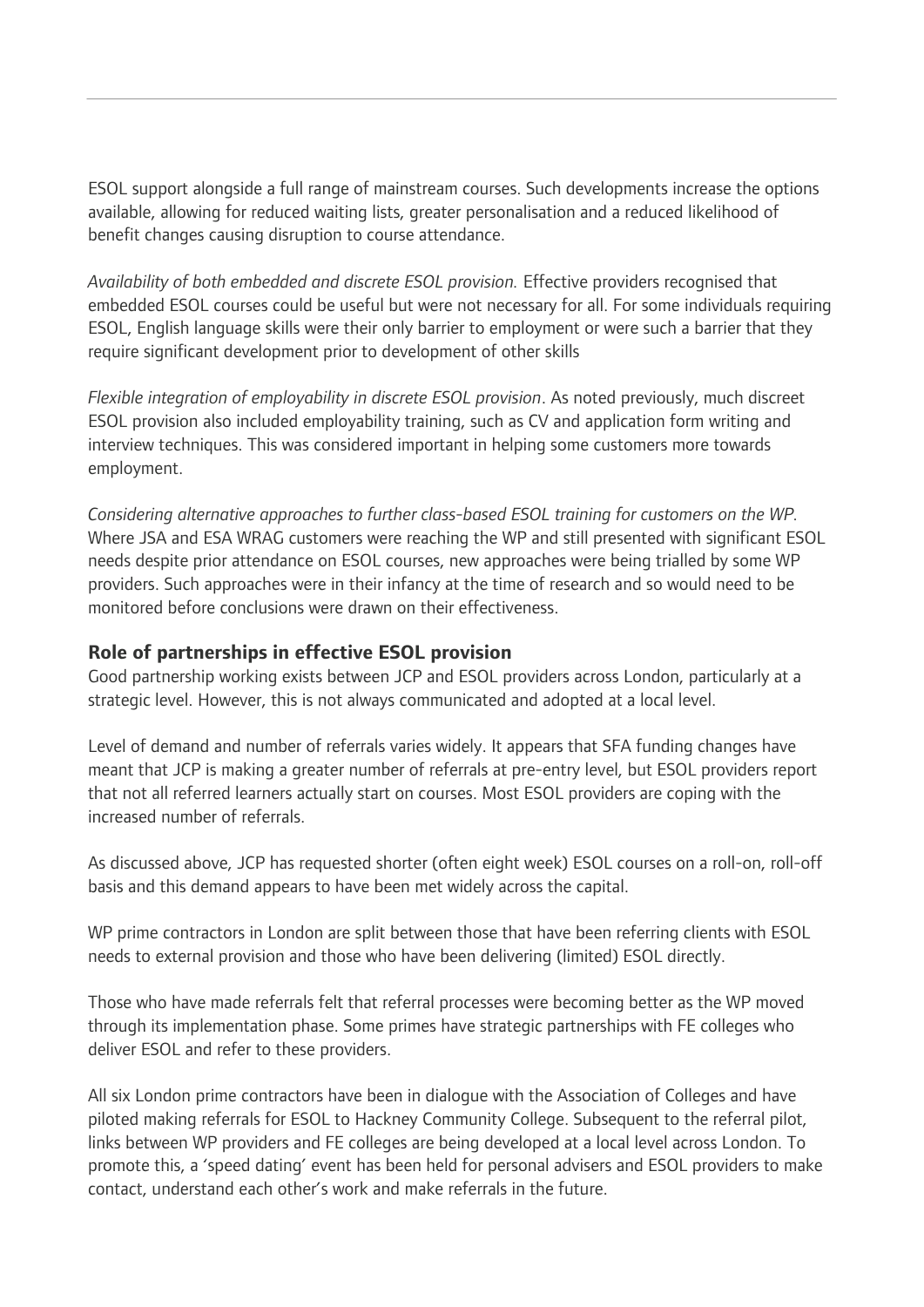<span id="page-6-0"></span>In the longer term, London primes hope to influence the content and nature of ESOL provision in London. They appear to be less concerned with shorter courses and more focused on ensuring that ESOL providers' employability elements of ESOL provision are employer led.

#### **Recommendations**

- It was noted by respondents that there was not always enough pre-entry level ESOL provision available, and that this is needed before many individuals can access entry-level courses. Steps should be taken to ensure more pre-entry level ESOL courses are available.
- Good practice identified between JCP and ESOL providers should be applied consistently across London:
	- Local JCP offices should have named ESOL lead.
	- ESOL providers should have a presence in JCP offices to provide information about courses and conduct assessments.
- WP providers and ESOL providers should build upon the good referral links that are being developed so that these occur across London.
- Local authorities should consider the good practice identified in one London borough where the local authority ran a single ESOL advice service.
- *ESOL providers, JCP and WP providers should work together on the following:*

#### *On referrals:*

- Referrals for ESOL training should be made at the appropriate time in customer journeys. For example, JSA claimants should be screened for ESOL needs and referred to ESOL provision at a point in their claim where they will have completed this prior to eligibility for the WP.
- Referrals for ESOL should be made in a consistent and streamlined manner.
- Learner assessments should establish individuals' literacy levels in their first language alongside their ESOL level, as this has important implications for the type of ESOL training required.
- Data sharing should be improved within the confines of data protection.
- More accurate estimates of numbers of referrals should be provided by local JCP offices for courses ESOL providers are running specifically for JCP. Without accurate estimates of demand there is a danger that courses will be undersubscribed, with negative financial impacts on ESOL providers. It may be worth considering whether JCP should share the financial risks with ESOL providers of running undersubscribed courses requested by JCP.

#### *In design of ESOL provision for jobseekers:*

- ESOL providers should lead on methods of instruction and the length of courses appropriate for different levels.
- JCP and WP providers should lead on the choice of employability skills within ESOL courses in conjunction with local employers.
- Courses providing higher level ESOL training combined with vocational skills should be determined at the local level with the input of employers, to ensure that these courses best prepare customers for their local labour market.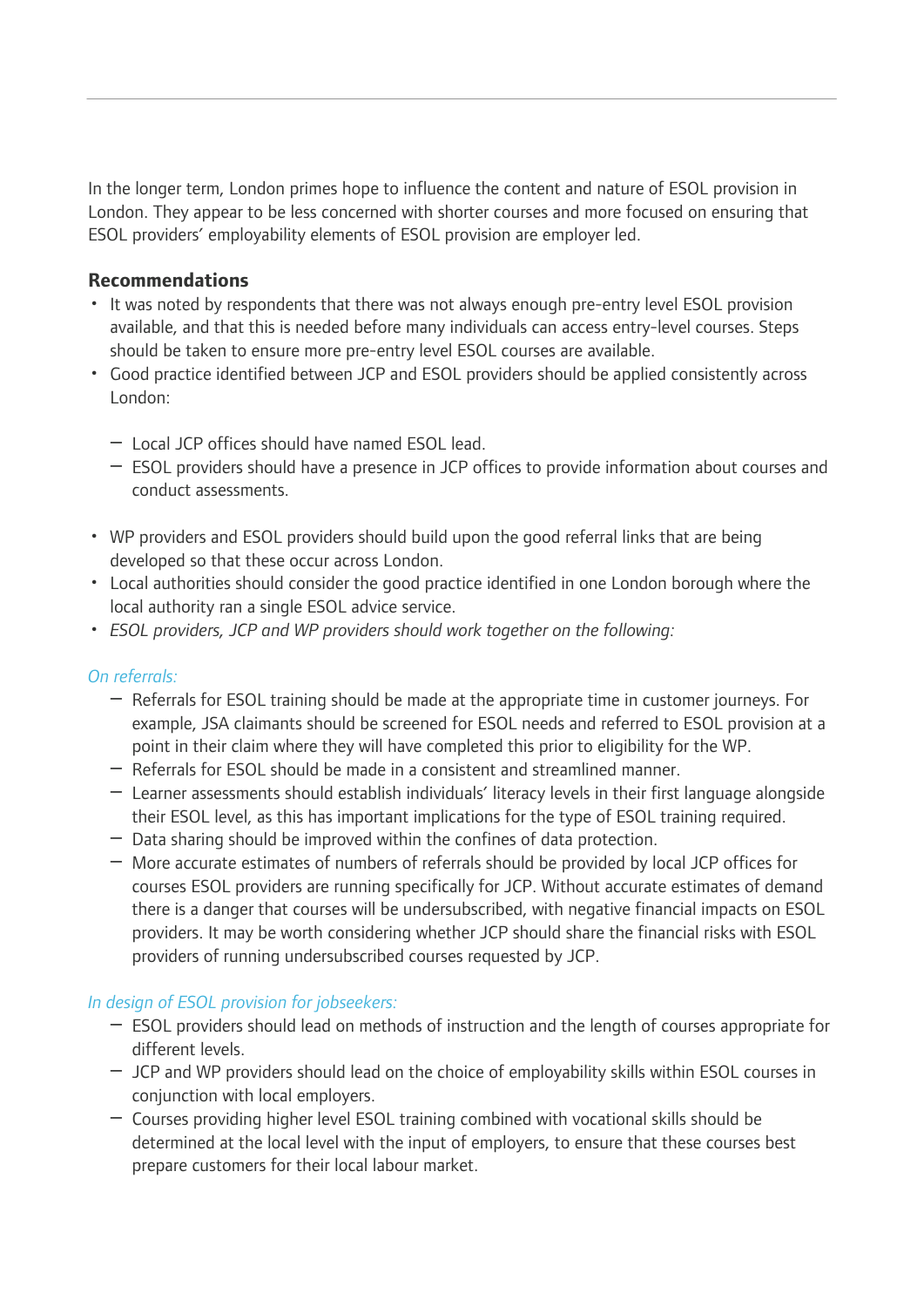#### *In measuring job outcomes:*

- $-$  Job outcomes should be monitored in a way that is consistent and minimises duplication, and ESOL providers should be given advice and guidance in how to do this. Further work to determine how this can best be done is required.
- There is currently a perverse incentive, by which if a customer leaves a programme of study to enter work, this is counted as a failure for the learning provider. This disincentivises providers to help customers into work whilst they are in the middle of a course. For example, by the customer continuing to be funded to complete the programme of ESOL study.
- The current rule that JSA customers can only undertake long-term courses for a maximum of 16 hours per week may limit some customers' ability to develop the English language skills they need to enter employment. Consideration should therefore be given to relaxing this rule for individuals with more significant ESOL and other learning needs (particularly in the context of a move to employment outcome payments).
- The SFA and the Department for Work and Pensions should publish data on ESOL training take-up among JSA and ESA WRAG claimants in order to help stakeholders understand the effects of recent changes to ESOL funding.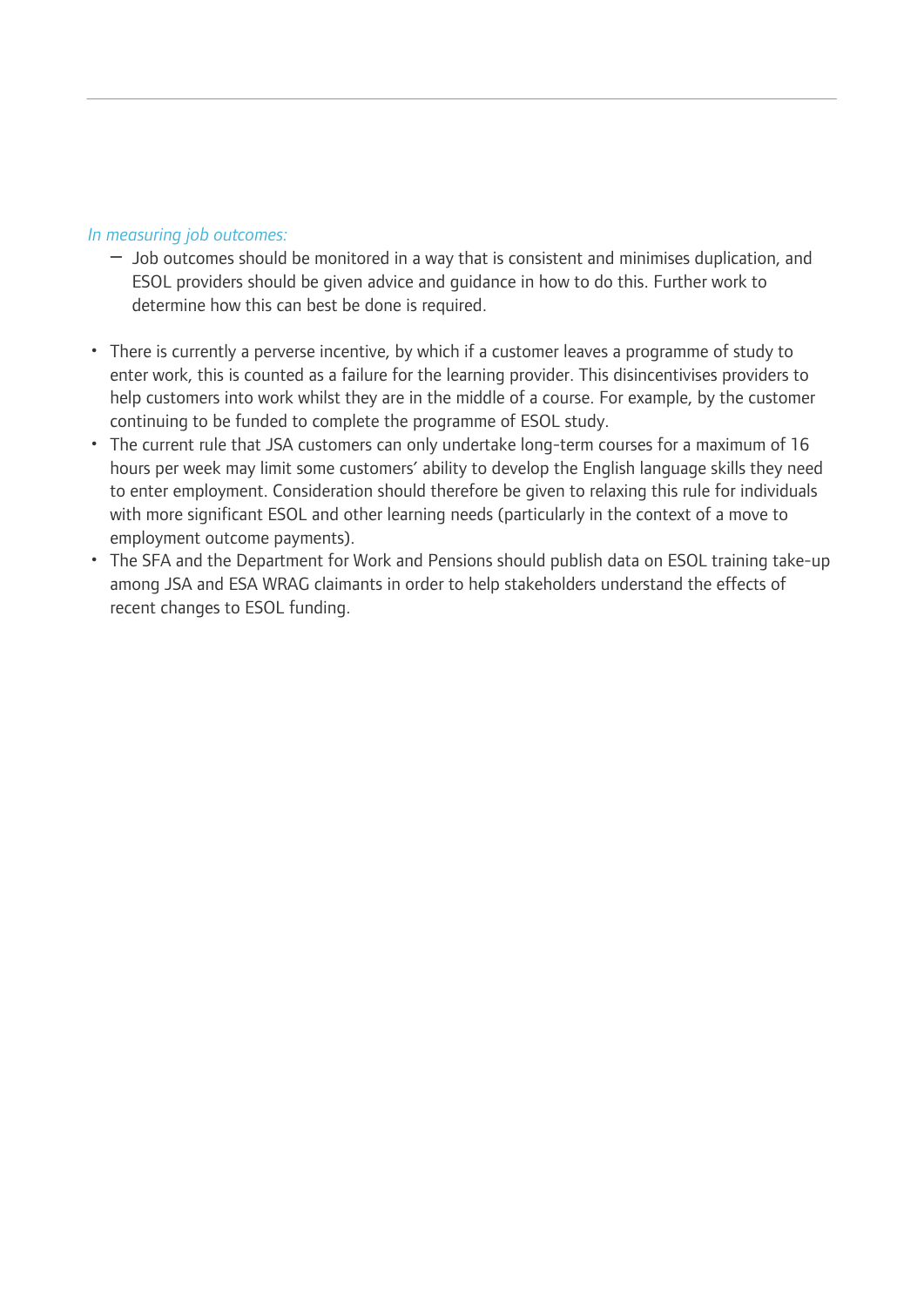# **INTRODUCTION**

*Inclusion* was commissioned by the Greater London Authority to examine pre-employment English language provision in London and how it can be improved to help support Jobseeker's Allowance (JSA), and Employment and Support Allowance work related activity group (ESA WRAG) customers into work.

## **Context**

English for Speakers of Other languages (ESOL) is an important service. It enables non-English speakers to secure employment in English-speaking environments and to understand the rights they have in work. It enables speakers of other languages who wish to start businesses to sell to Englishspeaking customers. Therefore, it is a tool for integration, community cohesion and employment that is crucial for building an inclusive society. In addition, ESOL classes are instrumental in fostering intercultural relations, tolerance and understanding. Tutors often provide significant pastoral support for students.

ESOL is delivered by a variety of different types of learning provider, including further education (FE) colleges, private providers, voluntary and community sector organisations and local authorities. However, in recent years, funding for ESOL provision has been reduced, leading, in some London boroughs, to a decline in provision. Whilst this research will examine provision for those who receive full fee remission (those on the 'active' benefits of JSA and ESA WRAG), these changes have had have an important impact on the sector as a whole. For example, in Newham in the 2010–11 academic year, 50 different ESOL courses were being delivered from 38 venues. In the 2011–12 academic year this had fallen to just 26 ESOL courses delivered from 22 different venues.<sup>[1](#page-8-1)</sup>

The changes to ESOL funding include the following:

- A reduction in the national funding rate of 4.3 per cent
- A reduction in the programme weighting for ESOL from 1.2 to 1.0
- An end to the funding of ESOL in the workplace
- Withdrawal of the (£4.6m) Discretionary Learner Support Fund
- Full funding for learners on 'active benefits' (JSA and ESA WRAG)
- Eligibility for only 50 per cent fee remission for learners on 'inactive benefits'. As discussed below, ESOL providers can co-fund these learners.<sup>[2](#page-8-2)</sup>

In July 2011, the Department for Business, Innovation and Skills published an Equality Impact Assessment examining the effects of the changes, which led the Skills Funding Agency (SFA) to

 $\overline{a}$ 

<span id="page-8-0"></span> **9** 

<span id="page-8-1"></span><sup>&</sup>lt;sup>1</sup> Newham ESOL Directory 2011,

[http://www.aston-mansfield.org.uk/pdf\\_docs/directory\\_of\\_esol\\_provision\\_2011.pdf](http://www.aston-mansfield.org.uk/pdf_docs/directory_of_esol_provision_2011.pdf)

<span id="page-8-2"></span><sup>2</sup> NIACE (2011), ESOL Policy Update, [http://www.niace.org.uk/sites/default/files/ESOL%20policy%20update%208%20Sep\\_0.pdf](http://www.niace.org.uk/sites/default/files/ESOL%20policy%20update%208%20Sep_0.pdf)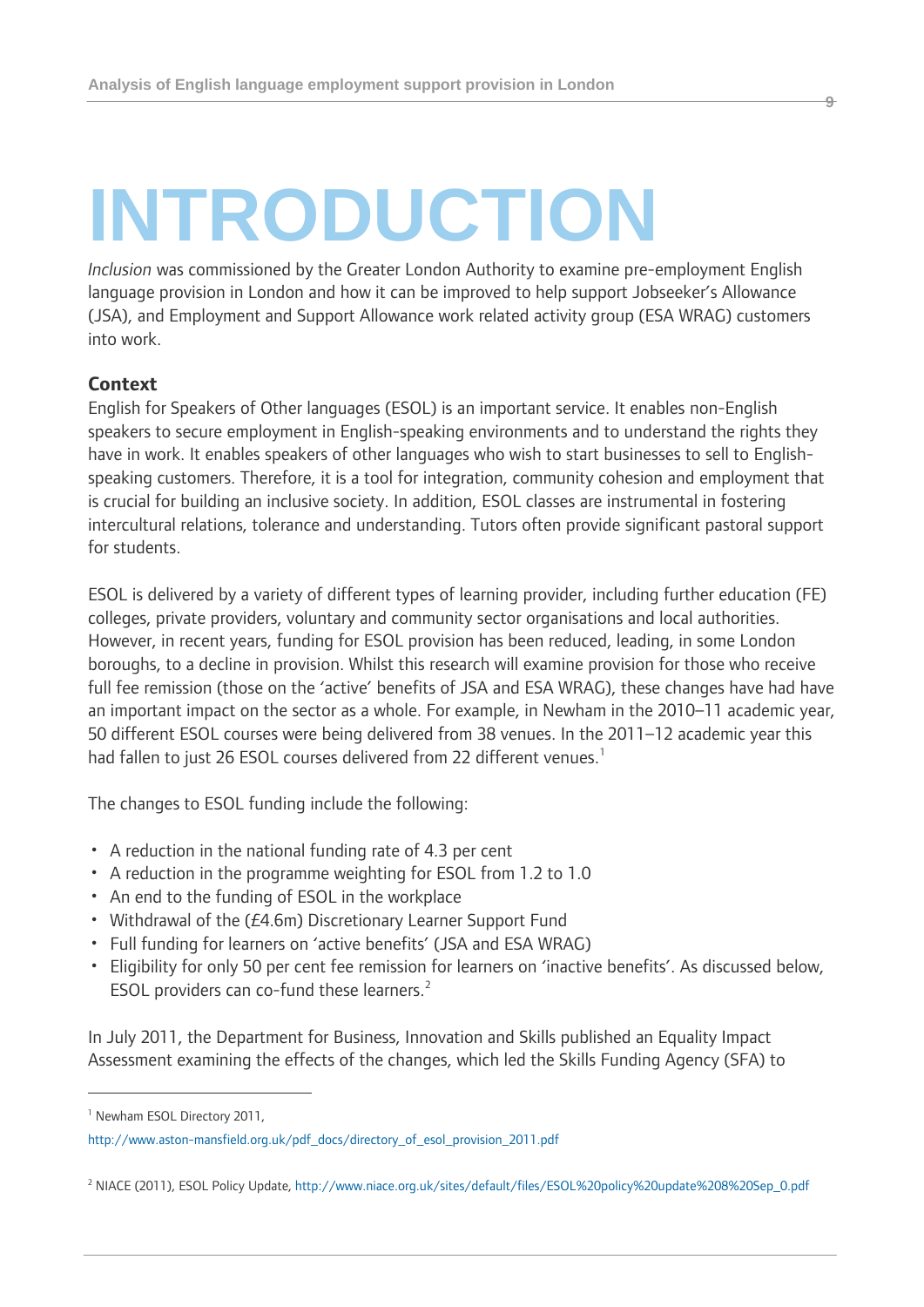<span id="page-9-0"></span>announce some flexibility in August 2011, allowing providers to give full fee remission to those 'who want to enter employment and need skills training'.<sup>[3](#page-9-1)</sup> However, the SFA has not made additional funding available to pay for this, so providers have to find the money themselves.

The introduction of Universal Credit from 2013 will have implications for these funding arrangements, as income-based JSA and ESA WRAG will cease to exist. The SFA will need to find new ways of identifying eligible learners.

## **Aims and Objectives**

The aim of this project has been to examine pre-employment English language support in London for JSA and ESA WRAG customers (target learners) to support them into work.

The project had four objectives:

- To provide an overview of SFA funded ESOL provision for target learners
- To identify and provide evidence of effective English language provision for target learners
- To assess of the role of local partnerships/relationships in the effectiveness of models identified in objective 2
- To provide an evaluation of measures that support effective transition into employment.

### **Methodology**

 $\overline{a}$ 

In order to achieve the aim and objectives detailed in 2.7 and 2.8, above, the review has been undertaken using the methods summarised in the table below.

| <b>Information required</b>                                                                                                                                                              | <b>Rationale</b>                                                                                               | Data sources                                                                          |
|------------------------------------------------------------------------------------------------------------------------------------------------------------------------------------------|----------------------------------------------------------------------------------------------------------------|---------------------------------------------------------------------------------------|
| Description of different types of<br>provision, including a) discrete and<br>integrated/embedded and b) national<br>qualification framework levels                                       | To provide an overview of SFA<br>funded ESOL provision for<br>target learners                                  | Desk research<br>Interviews with ESOL providers                                       |
| Evidence of effective English language<br>provision for target learners                                                                                                                  | To identify and provide<br>evidence of effective provision                                                     | Interviews with ESOL providers                                                        |
| Evidenced examples of local<br>partnerships leading to: a) tailored,<br>discrete or integrated/embedded<br>provision, b) best practice activities and<br>c) effective referral processes | To assess the role and extent<br>of influence of local<br>partnerships/relationships on<br>effective provision | Interviews with Work Programme<br>Providers, Jobcentre Plus and other<br>stakeholders |

<span id="page-9-1"></span><sup>&</sup>lt;sup>3</sup> SFA(2011), 2011/12 Learner Eligibility and Contribution Rules. Version 2.1

[http://readingroom.lsc.gov.uk/SFA/LearnerEligibilityandContributionRules\\_2011\\_12\\_12Aug2011\\_\\_June\\_revision\\_V2.1.pdf](http://readingroom.lsc.gov.uk/SFA/LearnerEligibilityandContributionRules_2011_12_12Aug2011__June_revision_V2.1.pdf)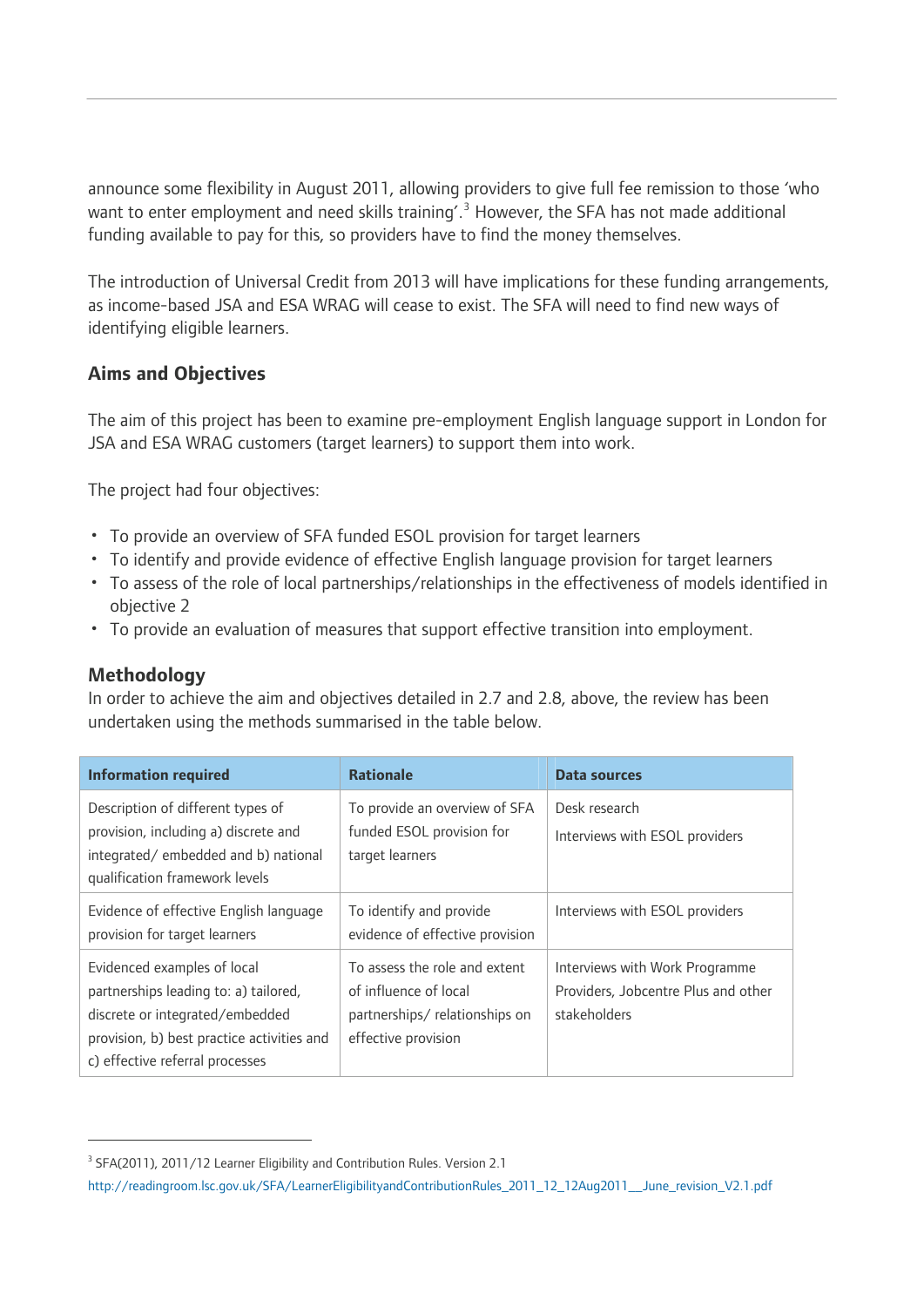### <span id="page-10-0"></span>**Interviews with ESOL providers**

A total of 15 telephone interviews were conducted with ESOL providers, including Further Education (FE) colleges (eight completed), local education authorities (three completed), and private and voluntary providers of ESOL (four completed).

The interviews were in-depth qualitative telephone interviews and were each approximately 45 minutes in duration. Telephone interviews were chosen over face-to-face because this approach was most convenient for respondents, as well as cost effective.

#### **Interviews with partners/referral organisations**

A total of nine interviews were conducted with Work Programme (WP) providers and other referrers (Jobcentre Plus, or JCP, and local authorities) involved with the referral of eligible learners for ESOL provision. Partners involved in interviews included strategic and operational staff within WP provider organisations, the manager of a local authority ESOL advice service and a JCP partnership manager.

Again, the interviews were in-depth qualitative telephone interviews and were each approximately 30 minutes in duration. In addition, one hour-long face to face interview was conducted with an executive director of a London prime contractor. This individual has responsibility for skills, including ESOL, within the London primes network.

#### **Analysis**

Interviews were recorded (with permission) and the information analysed using a tabular framework approach.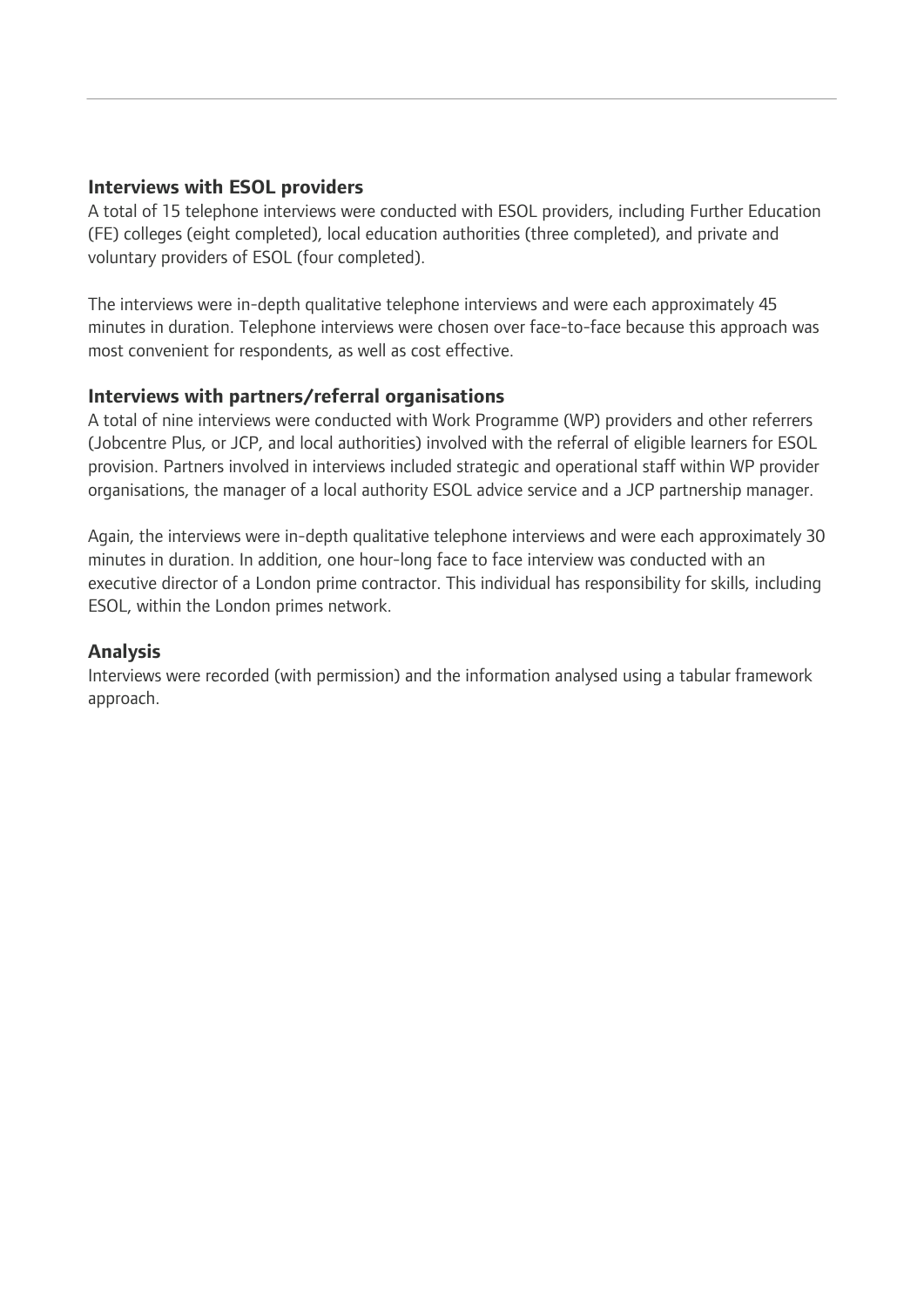## <span id="page-11-0"></span>**OVERVIEW OF ESOL PROVISION FOR JOBSEEKERS IN LONON**

#### **What is being provided**

The interviews with providers identified a wide range of ESOL provision targeted at, or accessible by, JSA and ESA WRAG customers.

Provision was available at all levels from pre-entry upwards, though there appeared to be limited amounts of pre-entry level ESOL provision available. Some providers were focused on provision at particular levels, with charities and local education authorities often focused on provision of entrylevel ESOL courses. This was often done to begin engaging these customers with government services. FE Colleges typically provided ESOL from Entry Level 1 through to Level 2. Some FE Colleges also provided some pre-entry ESOL although this was less common.

The FE college providers interviewed were all running a programme of 'mainstream' ESOL courses and alongside this, the majority had also started to run short (typically eight week) ESOL courses specifically and solely for JCP-referred JSA and ESA WRAG customers. Whether JSA and ESA WRAG customers were able to access the mainstream courses in such instances varied. One college had been told by JCP that JSA and ESA WRAG customers could only attend the short JCP specific ESOL courses, although they had negotiated agreement that complete beginners could access their longer mainstream courses where this would be beneficial. Another college had set up the JCP specific short courses as a stepping stone into their mainstream provision. Other colleges were running the two alongside each other, with both types of provision accessible to JSA and ESA WRAG customers as appropriate.

The FE College mainstream ESOL programmes included a range of both discrete and embedded ESOL courses. At levels 1 and 2, many FE colleges offered vocational courses with embedded ESOL. Popular examples included childcare with ESOL, hairdressing with ESOL and beauty with ESOL. A number of colleges appeared to be looking to grow the number and range of ESOL embedded vocational courses, and examples of potential future courses included security guard skills with ESOL and gardening with ESOL. Non-FE college ESOL providers were much less likely to offer vocationally embedded ESOL courses and typically ran predominantly discrete provision or provision which included more generic employability skills.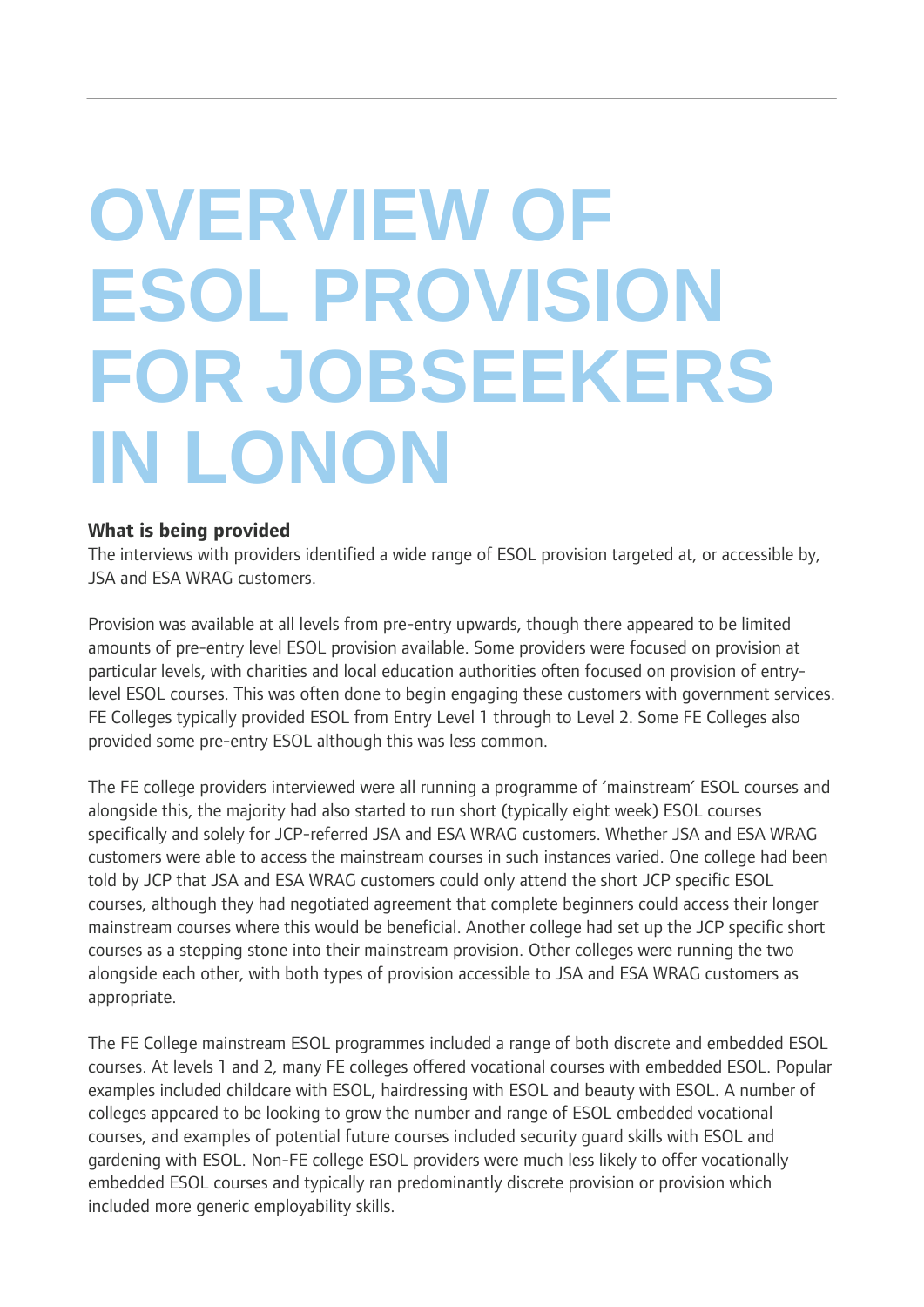<span id="page-12-0"></span>Most discrete ESOL courses were reported to include employability skills, including soft skills development, IT and citizenship. Other employability skills provided in discrete ESOL courses included answering job interview questions and writing CVs and job applications. The majority of providers of discrete provision suggested that tutors would flexibly include these employability skills as was deemed appropriate (such as through talking in classes about how to find jobs). Only one ESOL provider interviewed suggested that they deliberately did not include employability in their ESOL provision and felt it would not be appropriate because in their view ESOL was the first step and employability training should follow afterwards.

Other providers offered employability support as an optional extra for learners who were accessing discrete provision. This included, for example, seeing careers advisers.

#### **Provision aims and outcomes**

All the ESOL providers interviewed saw progression in English language ability, accessing vocational skills, moving closer to the labour market and job outcomes as aims of their provision.

Many providers articulated a recognition of the holistic benefits of improving the English language ability of their learners:

#### *'If someone is unable to speak English then she is consigned to a life on benefits... To get people to speak English is an investment against being socially excluded.'*

However, whether job outcomes were an immediate or longer term aim of providers' ESOL courses tended to depend on the level of provision. There were widely held views amongst the ESOL providers interviewed that job outcomes were not a realistic immediate goal for students on lower level ESOL courses (such as Entry Level 1 and Entry Level 2 courses).

There was also evidence of some tension between the aim of course completion and the aim of job outcomes. This is because there were negative funding implications for providers of SFA-funded ESOL provision if learners left a course before its completion, even if they moved into work. Many learners moving into work do leave courses they are attending, not only because their new work hours may prevent them from physically being able to continue to attend their course, but also because they would no longer be eligible for full course fee funding. The present funding arrangements therefore disincentivise training providers from encouraging their learners to enter jobs prior to course completion:

#### *'I'm in a really tricky place. I don't want to prepare them too well for a job in case they disappear.'*

Most providers interviewed were tracking retention, qualifications, progressions onto other courses and movements into work by current learners (i.e. where this resulted in a learner leaving a course). However, at the time of research, none of the providers interviewed were currently tracking longer term job outcomes achieved by learners after they had completed their learning and left the training provider. Many providers did however suggest that they were starting to look at the possibility of such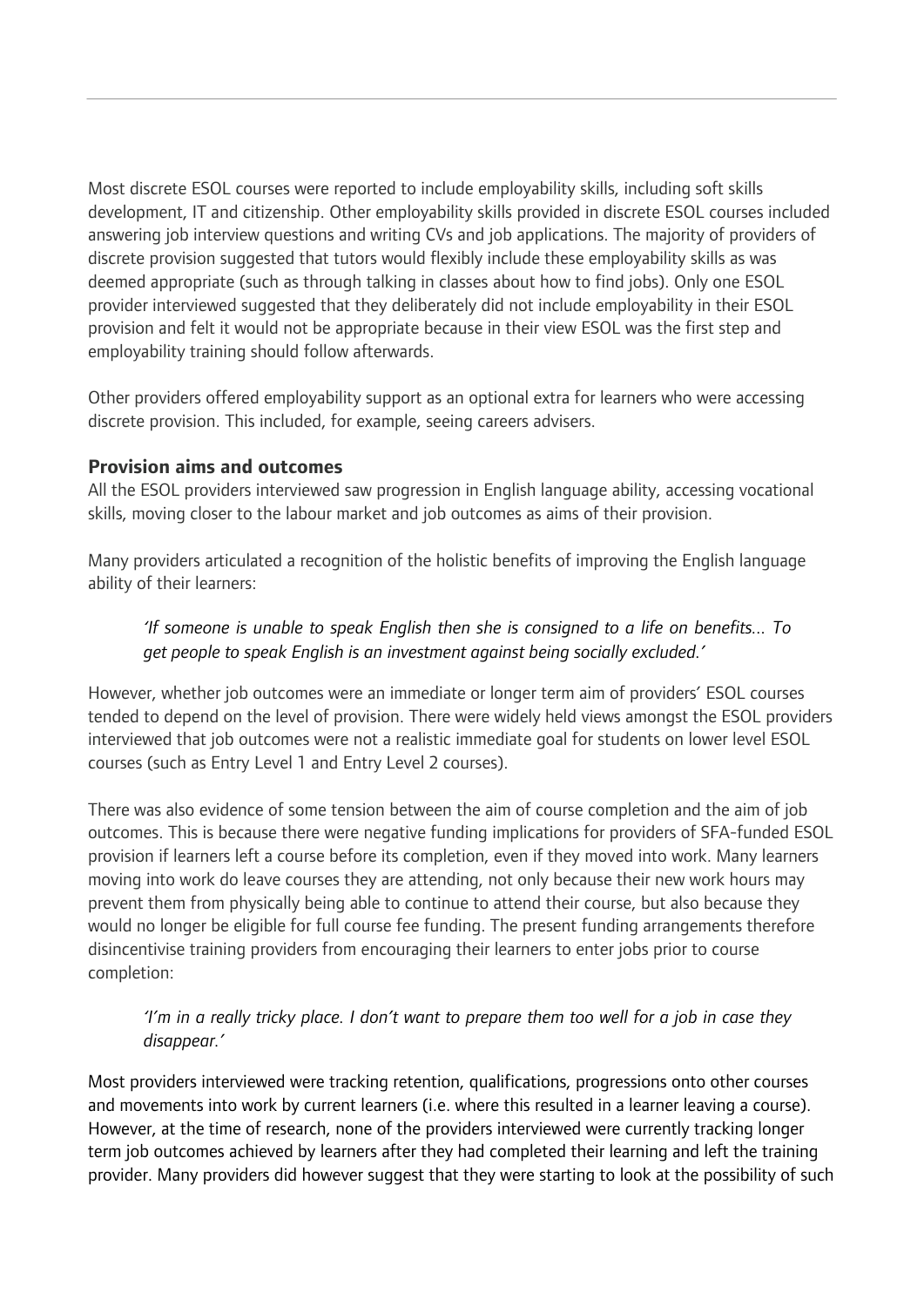<span id="page-13-0"></span>monitoring and the key driving force of this appeared to be the forthcoming SFA plans for job outcome incentive payments (JOIP).

JOIP is described in the SFA Guidance Note Number 8 (from paragraph 2[4](#page-13-1)). $<sup>4</sup>$  The aim of JOIP is to</sup> incentivise providers to ensure that learners achieve jobs and to ensure that these outcomes are reported to the SFA. In 2011–12 providers were able to attribute 2.5 per cent of their adult skills budget to working in a more job outcome focused way. JOIP is expected to be fully implemented in subsequent years, though the details of how these payments will be calculated have not yet been specified.

At the time of research, the providers interviewed appeared unsure of what mechanisms to use to measure job outcomes post-course completion. One provider had trialled sending out questionnaires to former learners but had limited success from this approach. Providers stated that learners did not generally tend to stay engaged with their service after they had finished their course(s). There was therefore some uncertainty and concern about how job outcome monitoring could be achieved and the resource implications of this:

### *'JOIP will be a nightmare. We don't have the capacity to be calling everyone up and asking about whether they've got a job. A whole new admin team will be required.'*

The current lack of job outcome monitoring makes it difficult to assess which specific elements of ESOL provision are most successful for achieving the providers' stated aim of job outcomes. Notwithstanding the concerns raised about how to achieve job outcome monitoring (see 3.12), many providers did recognise the value of introducing such monitoring but felt it was important that the aim of job outcomes for ESOL provision did not become the focus to the exclusion of people who could not work for some reason.

### **Components of effective ESOL provision for jobseekers**

*Adequate course length.* Many of the colleges interviewed described having been asked to set up ESOL courses specifically for JCP referred JSA and ESA WRAG customers. Typically these were eight weeks in length at the request of JCP. Colleges felt that eight week courses were possible but challenging – with longer courses felt to be preferable and shorter courses unfeasible. In one area a college had negotiated the set up of 12 week courses for JCP referrals and these were felt to result in better learning outcomes, including a qualification. In one area a college was not currently providing JCP specific courses as the request had been for four week courses and this was not felt to be a long enough period to achieve learning outcomes. Short courses were felt to be a particular challenge where the learners were complete English language beginners as *'a short course [would] not make them job ready'.* One college running eight week JCP specific courses had agreed with JCP that complete beginners could be enrolled onto the college's standard ESOL provision and complete a longer programme (usually a one year part-time programme), and this was felt to be more effective.

 $\overline{a}$ 

<span id="page-13-1"></span><sup>4</sup> [http://readingroom.lsc.gov.uk/SFA/Guidance\\_Note\\_8\\_FINAL\\_4\\_July\\_2011.pdf](http://readingroom.lsc.gov.uk/SFA/Guidance_Note_8_FINAL_4_July_2011.pdf)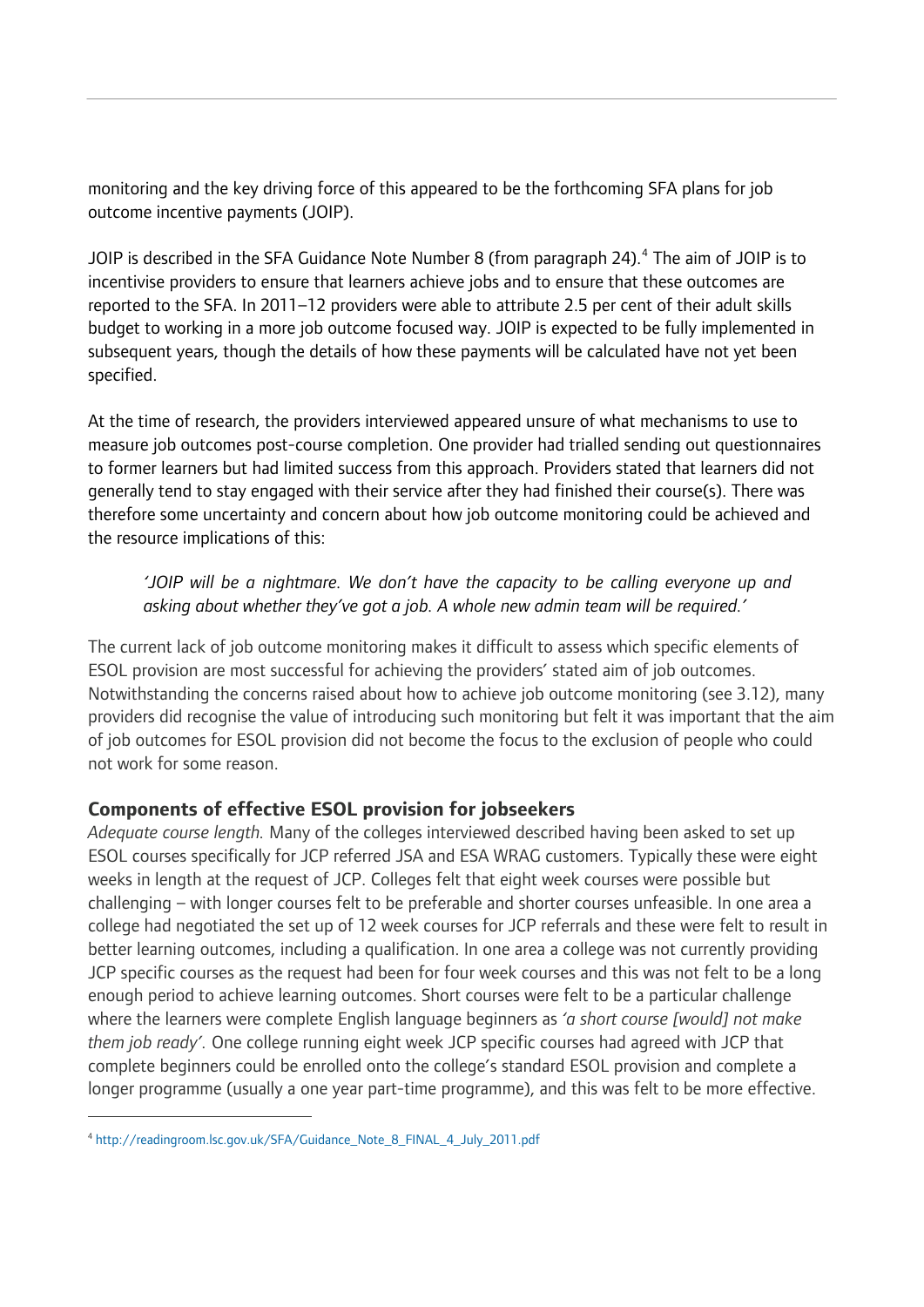*Appropriate course hours.* Benefit rules restrict the number of hours that individuals can attend courses for. JSA customers, for example, can only attend two weeks of full time training out of 52 weeks and any learning undertaken for the remaining 50 weeks has to be less than 16 hours per week. ESOL providers running courses specifically for JSA and ESA WRAG customers had therefore designed their courses to meet the benefit rules. In addition, a number of providers running courses that were open to anyone with ESOL needs (including but not focused on JSA and ESA WRAG customers) had deliberately designed all their ESOL courses as part time so that JSA and ESA WRAG customers were not inadvertently prevented from accessing them.

*Routeways onto entry-level provision.* It was noted that there was not always enough pre-entry level ESOL provision available to customers (in part as a result of funding requirements), and that there is a need for a greater amount in order to ensure that individuals could reach the level required to be able to enter entry-level provision.

*Single level ESOL courses.* Ensuring the ESOL learners in one class are all at a similar ability level was reported to increase the effectiveness of provision. (See 4.6 onwards for a discussion of referral processes.)

*Consistency for learners.* There were numerous examples given of JSA and ESA WRAG learners moving from JCP to WP support having to leave ESOL courses they are already enrolled on, only to be assessed as needing ESOL skills once on the WP and being enrolled onto another course. This is disruptive to learning outcomes and is an inefficient use of funding. Effective provision therefore needs to involve more partnership working to reduce disruption to appropriate course attendance when transitioning from JCP to WP.

*Flexible ESOL course structures.* Examples being developed included changing one year courses to three 12 week blocks so people could complete all or move on; roll-on, roll-off provision and offering ESOL support alongside a full range of mainstream courses. Such developments increase the options available, allowing for reduced waiting lists, greater personalisation and a reduced likelihood of benefit changes causing disruption to course attendance.

*Availability of both embedded and discrete ESOL provision.* Effective providers recognised that embedded ESOL courses could be useful but were not necessary for all. For some individuals requiring ESOL, a lack of English language skills was their only barrier to employment or was such a barrier that it required significant development prior to development of other skills. In addition, providers reported that more specific employability and vocational skills were only possible to embed with higher level ESOL courses.

*Flexible integration of employability in discrete ESOL provision*. As noted previously, much discreet ESOL provision also included employability training, such as CV and application form writing, and interview techniques. Some providers were also offering optional extra-curricular employability and job activity such as job and volunteering fairs, and careers advice. This was considered important in helping some customers more towards employment.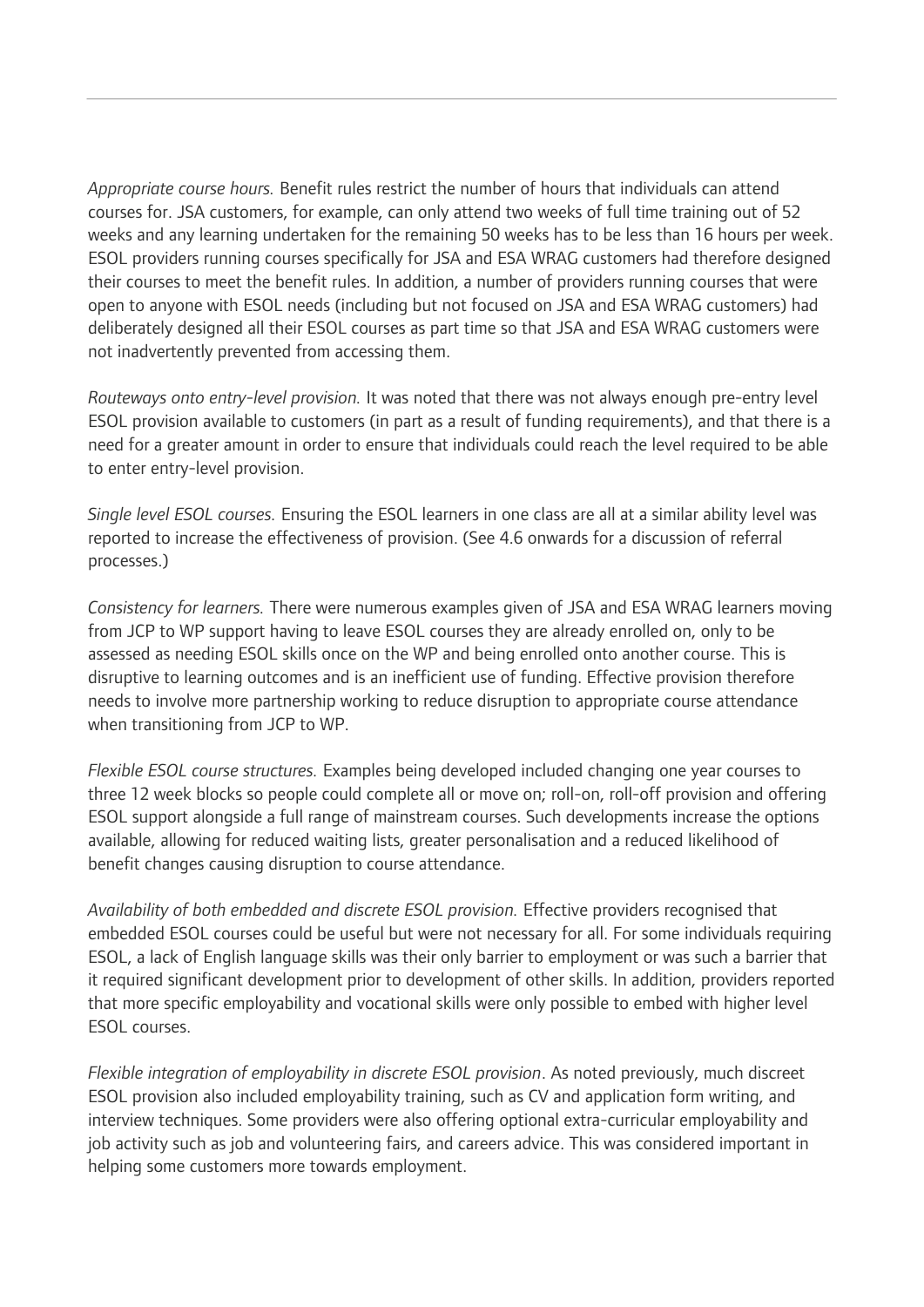*Considering alternative approaches to further class-based ESOL training for customers on the WP.* Where JSA and ESA WRAG customers were reaching the WP and still presented with significant ESOL needs despite prior attendance on ESOL courses, new approaches were being trialled. For example, one WP provider believed that mainstream ESOL provision was not equipping customers with the language skills they needed to enter employment. This provider was helping individuals with significant ESOL needs to develop their soft skills and find work where they do not need proficient English language skills. However, it was hoped that customers' English language skills would nevertheless improve if they were put into new situations that would encourage them to speak English and where they were more exposed to English language speakers, such as a workplace. Such approaches were in their infancy at the time of research and so they will need to be monitored before conclusions are drawn on their effectiveness. It will be important to ensure that any such alternative approaches do not result in the stagnation of English language development as this has implications for the wider integration opportunities for individuals.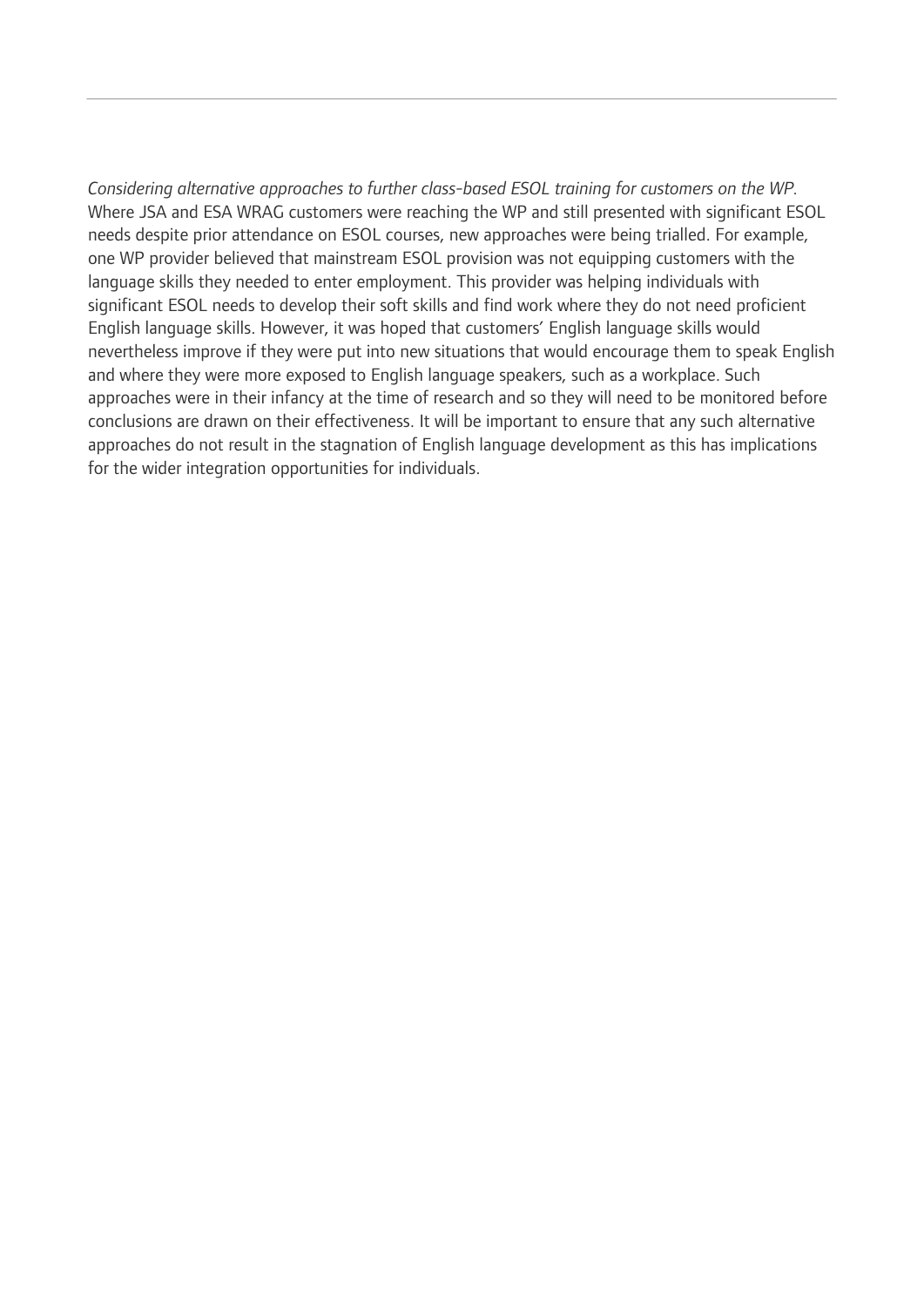# <span id="page-16-0"></span>**ROLE OF PARTNERSHIPS IN EFFECTIVE ESOL PROVISION**

#### **Provision for pre-Work Programme learners**

This section focuses on ESOL provision for JSA and ESA WRAG customers supported by JCP. Interviews were conducted with a range of London-based ESOL course providers which JCP refer customers to, and with a JCP partnership manager. Details of the topics discussed in these interviews can be found in the topic guides in the appendix of this report.

#### **Partnership working**

There were some good examples of partnership working found between JCP and many FE colleges providing ESOL. This included a number of reports of regular partnership meetings between JCP partnership managers or provision team staff and FE college staff. These meetings were described as being used to agree referral processes, discuss current delivery including attendance and retention data, and plan future provision.

The quality of links between JCP and ESOL providers did vary, however. Some providers described difficulties in communicating with JCP in areas where there appeared to be no named individual overseeing ESOL referrals. In such instances, it was suggested that having a dedicated ESOL contact in each JCP office would be beneficial. This would help not just JSA and ESA WRAG claimants, but also those on other benefits with ESOL needs.

In another example, some FE colleges with links into JCP at regional, district and local office levels felt that decisions agreed at the strategic regional or district level are not always communicated to and adopted at the local office level. In such instances, it was suggested that it would be helpful to meet with both the strategic and operational JCP staff at the same time, to ensure ESOL provision discussions and decisions are fully agreed and adopted and not disjointed.

Specific examples of the role of partnership working on provision and referral processes are described in the relevant sub-sections below.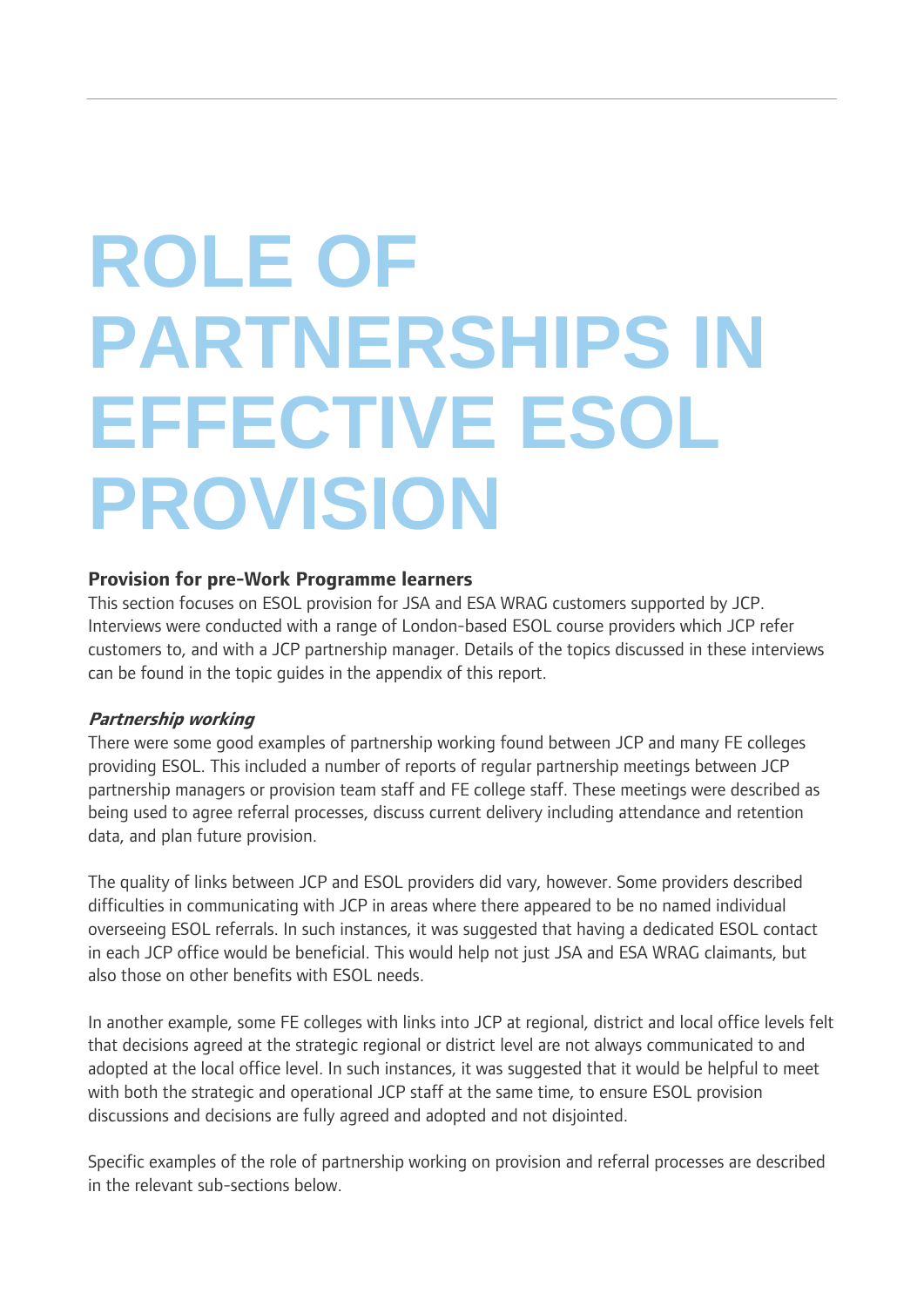#### **Referral processes**

A number of FE colleges described that, for the courses they run for JCP customers, college tutors spend time in the local JCP offices providing information on the ESOL courses and conducting the ESOL assessments. Where this was happening it was felt to be extremely beneficial and had improved assessment accuracy, course starts and retention levels. However, one FE college did report that they used to have a presence in local JCP offices and found this useful, but that this had been stopped by JCP. They are hoping to reinstate this practice shortly.

Where ESOL providers did not have a presence in JCP offices, the level of communication between provider and JCP in relation to referrals varied. For some, their only contact with JCP was the letter of referral that customers brought with them, whereas other JCP offices appeared to call providers with referral details. There were a number of challenges described in relation to referral processes including: referral peaks and troughs; limited course information given to customers by JCP; limited information on referrals passed to providers by JCP (data transfer issues); and a lack of screening and assessment of customer learning needs by JCP. These problems with referrals had a negative impact upon the customers, who tended to want to start on a course quickly. One ESOL provider told us: *'we've had students in tears because they are so desperate to start and they've got caught in this hideous cycle of not getting anywhere.'* The research suggests that such issues are successfully overcome when ESOL providers are able to have a regular presence in JCP offices.

The level of demand for ESOL courses from JCP that different ESOL providers experienced varied greatly. Some described a great increase in demand, particularly at the pre-entry level. This linked to JCP staff reports that the fee remission and SFA funding changes had enabled them to refer a higher number of JSA and ESA WRAG customers needing ESOL provision (possibly because fewer people on inactive benefits have been able to access ESOL training, thus freeing up more capacity).

For ESOL courses run for JCP customers, most ESOL providers interviewed described no issues with meeting demand. In fact, in most cases, challenges were more likely to occur in relation to JCP overestimating the number of people they would refer to courses and/or referring large numbers but with many not starting on courses or dropping out midway. It was suggested that if the financial risk and penalties incurred by providers for this were shared by JCP, they would be more likely to work to reduce such occurrences. For example, one ESOL provider told us:

*'There is no financial penalty on JCP if the courses don't run, because [the courses] are funded through the SFA which is our core funding. The penalty is on us if we don't hit our targets and obviously we can't afford to run classes on very low numbers and that doesn't bother them. If it was their contract they would make sure the students arrived.'* 

Other providers had experienced higher demand for ESOL from JCP and were running more courses to meet this demand. A smaller number of providers reported challenges in meeting demand and, correspondingly, having lengthy waiting lists. Where they occurred, issues with meeting demand were mainly at pre-entry level. These FE colleges felt that they were unable to secure adequate funding to run more pre-entry level ESOL.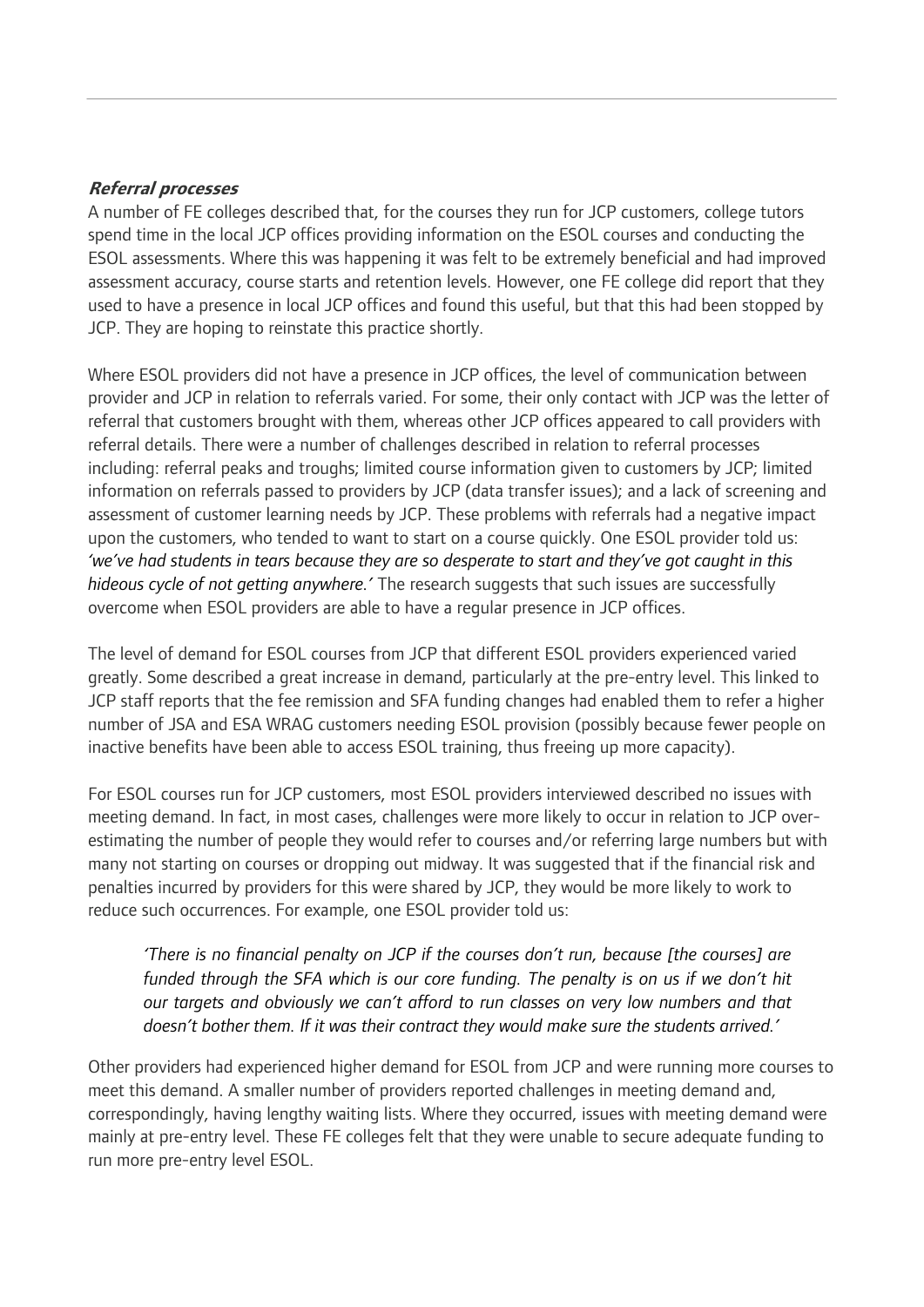One local authority ran a single ESOL advice service through which ESOL referrals were routed. This minimised waiting lists for ESOL courses as colleges advised the ESOL advice service of available places and the advice service was then able to match these places with learners. The advice service had also developed a common application form for ESOL applications across the borough so there was no duplication and the process was therefore quicker and more streamlined. This local authority is in an area of moderate to high ESOL need, in common with many of the areas discussed in this report.

#### **Current provision**

A large proportion of ESOL provision for pre-WP JSA and ESA WRAG customers in London was provided by FE colleges, although some of the other ESOL providers also described working with JCP referred learners.

There were examples of JCP involvement in decisions on the length and intensity of courses. Involvement did not extend to decisions on course teaching methods and this was felt to be appropriate (with the role remaining with the experts within the colleges and other providers). Examples of changes to provision included the set-up of eight week long ESOL courses for JCP referred learners, and the development of 'roll on/off programmes' that provide a short course that learners could be referred to and start on the following week.

The majority of the providers interviewed were meeting JCP requests for shorter ESOL course provision. Significantly improving English language ability on short courses was felt by many to be a challenge, however, and there was a general consensus that greater funding flexibility to allow for extended ESOL provision would be beneficial for learner outcomes. For example, one ESOL provider told us:

*'The simple message that we get from regional right down to centre manager is that they want short sharp interventions, they don't care how they get the people off the books as long as they're off benefit. That's the message that we get on a daily basis. Jobcentre Plus don't seem to be interested in providing longer term support for those individuals.'* 

One FE college reported that their local JCP offices had requested four-week long ESOL courses for their customers. The college felt this was not a sufficient period to achieve any outcomes and so was not meeting this request. They were in discussions with JCP around the feasibility of eight week courses.

The majority of providers were delivering both discrete and embedded ESOL courses and were delivering courses at all levels. Generally, providers reported that ESOL provision at lower levels could only meaningfully include employability in relation to soft or general skills (e.g. confidence and answering interview questions). It was also suggested that embedded ESOL courses are not always as popular with learners, who often believed language was their primary barrier to employment or preferred to commit to an ESOL course first and then access other skills provision once their language skills had improved.

Measuring job outcomes as a consequence of ESOL courses was not something that any of the providers interviewed were doing at the time of research. A significant number were looking to set up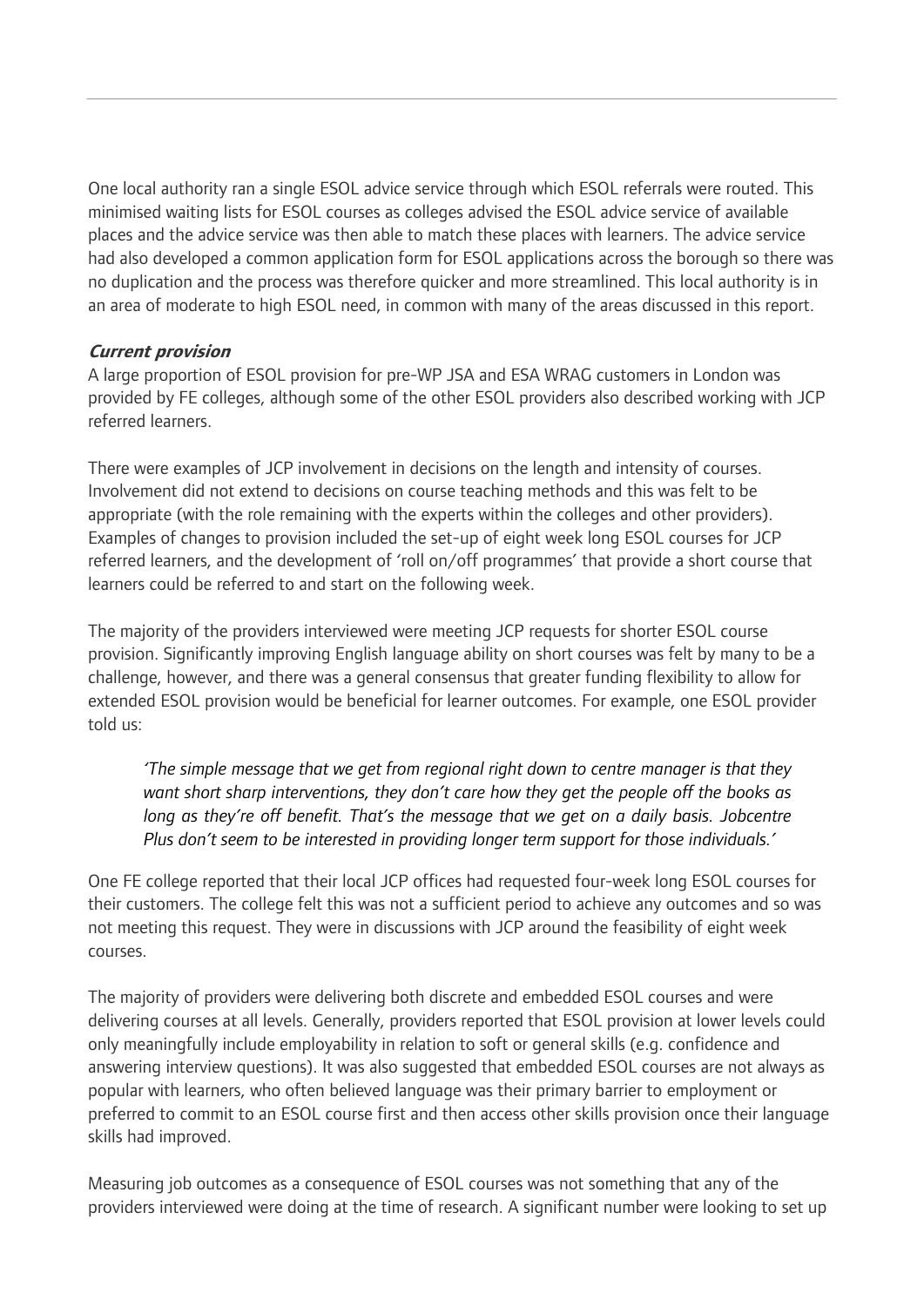<span id="page-19-0"></span>such systems, however. There was strong recognition from ESOL providers that an important goal of provision was employment, but some raised concerns over the perverse incentive that if a learner left a course to enter employment, this was counted as a failure for the provider.

Another issue raised by many ESOL providers was the removal of learners by JCP mid-way through ESOL courses so they could be referred to the WP or other mandatory activities. Providers felt that more forward planning should go into decisions about which JCP customers were referred onto ESOL courses and/or when they were referred to the WP, to prevent such disruption to individuals' learning.

#### **Provision for Work Programme learners**

This section is based on interviews with five of the six London prime contractors of the WP, as well as ESOL providers. Details of the topics covered in these interviews can be found in the appendix of this report.

#### **Current practice**

 $\overline{a}$ 

Most prime contractors in London appeared to screen for ESOL needs during their initial customer assessment. Primes seemed confident that their screening was adequate and working well, although one prime reported that it found it difficult to identify customers who were illiterate as well as having ESOL needs. Estimates of the level of ESOL need among WP customers in London varied from 10 to 40 per cent across contract package areas<sup>[5](#page-19-1)</sup> with particular offices sometimes having a much higher need. One East London prime contractor reported that in one of its offices, 98 per cent of customers had ESOL needs.

Prime contractors reported that the level of ESOL need varied between customers, with some needing pre-entry level ESOL and others needing higher level courses. Some prime contractors reported that JCP had good referral relationships with ESOL providers, and that customers often came to the WP having completed pre-entry level ESOL training.

There was a clear split between prime contractors that delivered ESOL in-house and those who referred customers to ESOL providers. Prime contractors delivering in-house told us that they had not developed referral relationships with ESOL providers because in the past their Department for Work and Pensions contracts had not been long enough to warrant referring customers for training. The ESOL delivered in-house by primes appeared to be for short periods of time. This training was focused on key vocabulary for particular jobs and to ensure that customers could understand, for example, health and safety instructions. More often for these prime contractors, if a customer was identified as having ESOL needs, advisers tried to find them 'appropriate work,' defined as work conducted in a language that the customer spoke. Some WP subcontractors also attempted to broker jobs for their customers where English language was not needed but included other support alongside this (such as peer support sessions) that was conducted in English.

<span id="page-19-1"></span><sup>&</sup>lt;sup>5</sup> There are two contract package areas for the Work Programme in London: East London and West London. Each contract package area has three prime contractors.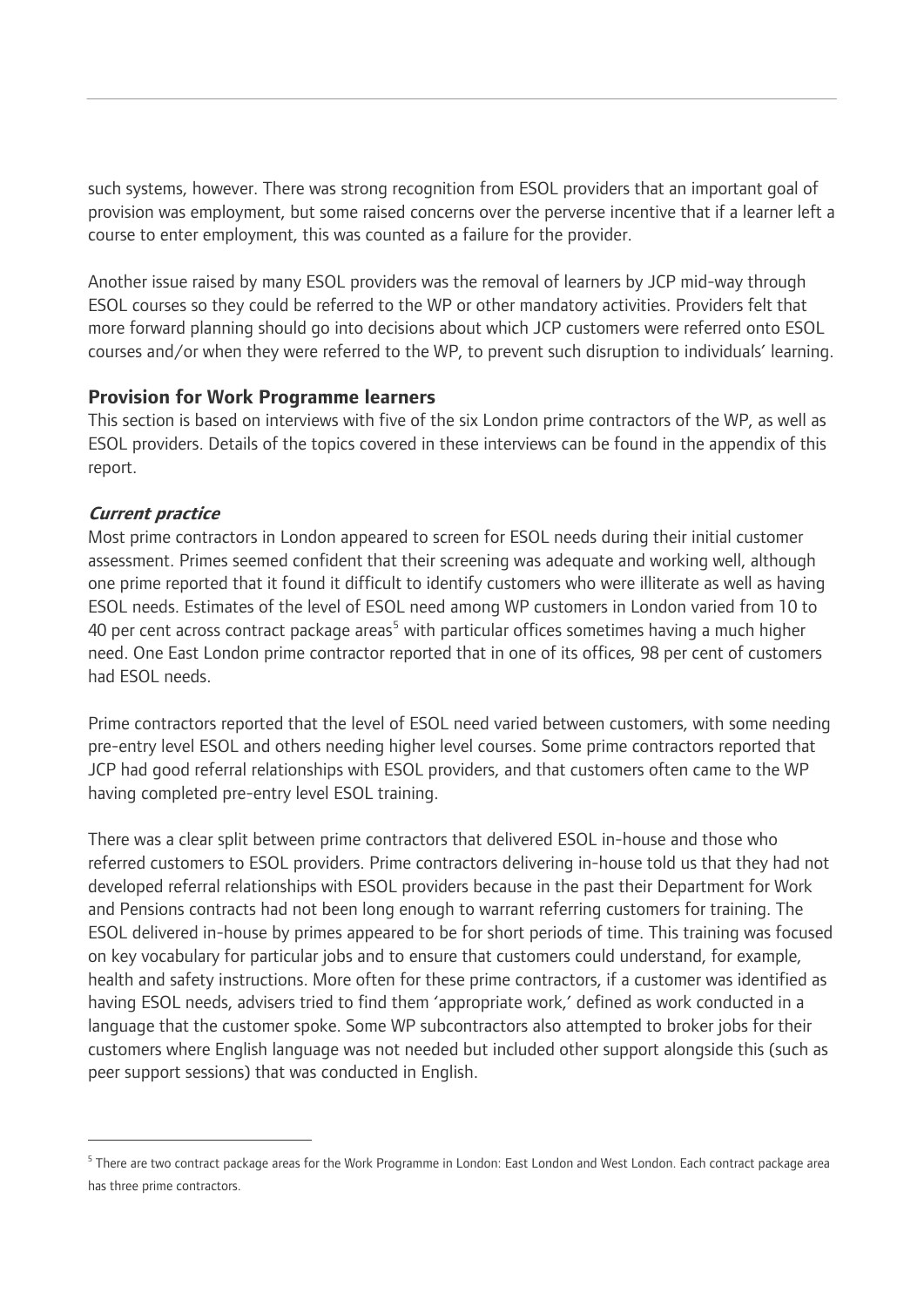Most prime contractors who referred customers to external ESOL provision expressed a preference for standalone rather than embedded courses. This was because it was felt that most customers needed to develop their English language skills before they went on to vocational training. One prime, however, felt that ideally they would integrate external ESOL provision with their in-house employability training.

Primes who referred to external provision felt that referral processes were becoming better as the WP moved through its implementation phase. Some primes had strategic partnerships with FE colleges who delivered ESOL and referred to these providers. Other primes felt that there was a lack of availability of provision and that it was difficult to make referrals because of long waiting lists.

Those primes who referred to external provision tended to be happy with its quality and felt that it met the needs of their customers. None of these prime contractors had been involved with designing the ESOL provision. Some prime contractors reported that there was a shortage of provision of preentry level ESOL, though they were happy with it when they managed to find places for their customers. The reason that some prime contractors did not refer customers to external ESOL provision was not that they were concerned about shortages of provision or poor quality provision, but because they had not developed referral relationships with ESOL providers at a strategic level. This is likely to change in the near future.

#### **Future plans**

Prime contractors in London reported meeting regularly to discuss collaborative work arrangements. One of their three priorities for collaboration was skills and within this, the three key areas of concern were literacy, numeracy and ESOL.

The London prime contractors had been in dialogue the Association of Colleges in order to understand the learning provision for which different WP customer groups were eligible and what referral mechanisms would work for both WP providers and FE colleges. London primes believed that these relationships would be important to the success of the WP. Further to this dialogue, a referral pilot had been run between London prime contractors and Hackney Community College. Whilst limited in scope (involving testing referrals to ESOL courses of a small number of customers), this was seen to be a success and primes were keen to make better use of FE provision for their customers across the capital in the future.

Subsequent to the referral pilot, links between WP providers and FE colleges were being developed at a local level. To promote this, a 'speed dating' event was held for personal advisers and ESOL providers to make contact, understand each other's work and help make referrals in the future.

In the longer term, London primes hoped to influence the content and nature of ESOL provision in London. They reported that this would partly be informed by what existing ESOL provision prime contractors saw leading to job outcomes. In addition, London prime contractors hoped that ESOL provision would become increasingly employer led; specifically, prime contractors hoped to broker conversations between ESOL providers and employers so that ESOL provision prioritised the particular English language and employability skills needed by employers. Given that WP providers are paid for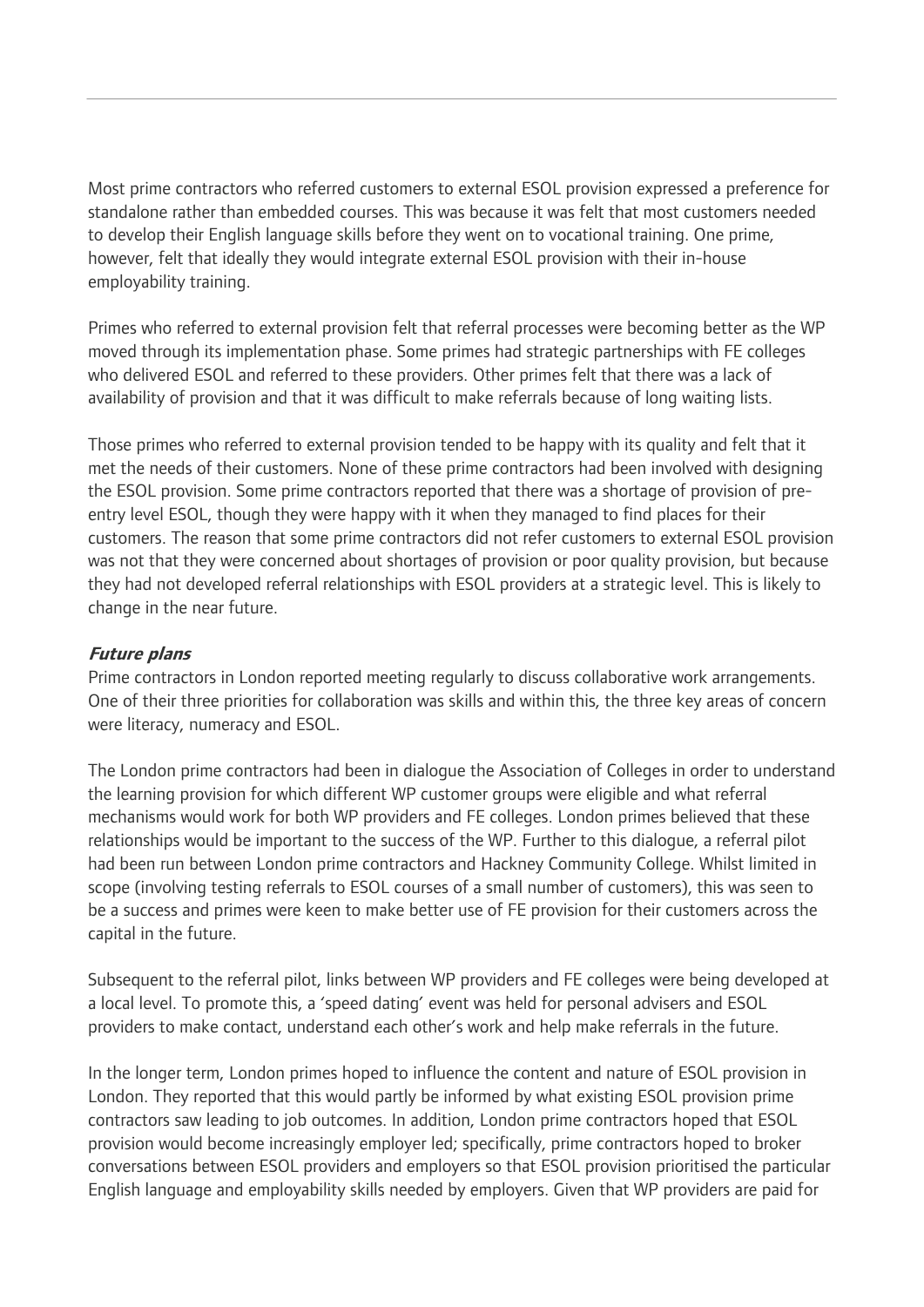securing sustained job outcomes for their clients, it will be vital that ESOL providers receiving referrals from them encourage and record job outcomes of customers.

The existing perverse incentive whereby ESOL providers were penalised if learners failed to complete their course because they had entered employment was a concern to London primes. WP providers seemed less concerned than JCP with the length of provision and were not pushing for very short ESOL courses. This was because WP providers had two years to work with their customers and could justify referring people to relatively long courses if they were convinced that there was a good chance of the person moving into work. This is potentially very positive given that ESOL providers argued that longer courses have greater benefits for learners. Given that ESOL courses for JSA claimants were for less than 16 hours per week, it will be important to ensure that those referred to long ESOL courses are still receiving the full range of support to which they are entitled, from both ESOL and WP providers.

#### **Perspective of ESOL providers**

Most ESOL providers interviewed had not received any referrals from WP providers and it was common for ESOL providers to report that they had had no contact with WP providers. Some were unconcerned about this, as they felt that they received adequate referrals from elsewhere and, indeed, were already at the limit of what they could provide. A small number of FE colleges were in the early stages of setting up referral arrangements with prime contractors and were very positive about the potential of these partnerships.

Some ESOL providers were concerned that they received referrals from JCP but that when these customers were moved onto the WP that they were withdrawn from their courses because of compulsory attendance at WP training. It was not clear whether this was restricted to particular areas or prime contractors. WP providers admitted that this did sometimes occur. This was because WP providers believed that at the point of referral it was often useful to make radical changes to the activities that customers were undertaking. WP providers would be hesitant to accept guidance that customers should be kept on any course they had been referred to by JCP. This is because such guidance would undermine the 'black box' model of provision in the WP. Instead, WP providers suggested that for JSA claimants, screening and referral to ESOL provision should be at a point in their claim giving enough time so that the ESOL course was completed prior to eligibility for the WP. Results of any ESOL screening and suggested training needs should also form part of the 'warm handover' between JCP and WP provider to ensure limited disruption for individuals.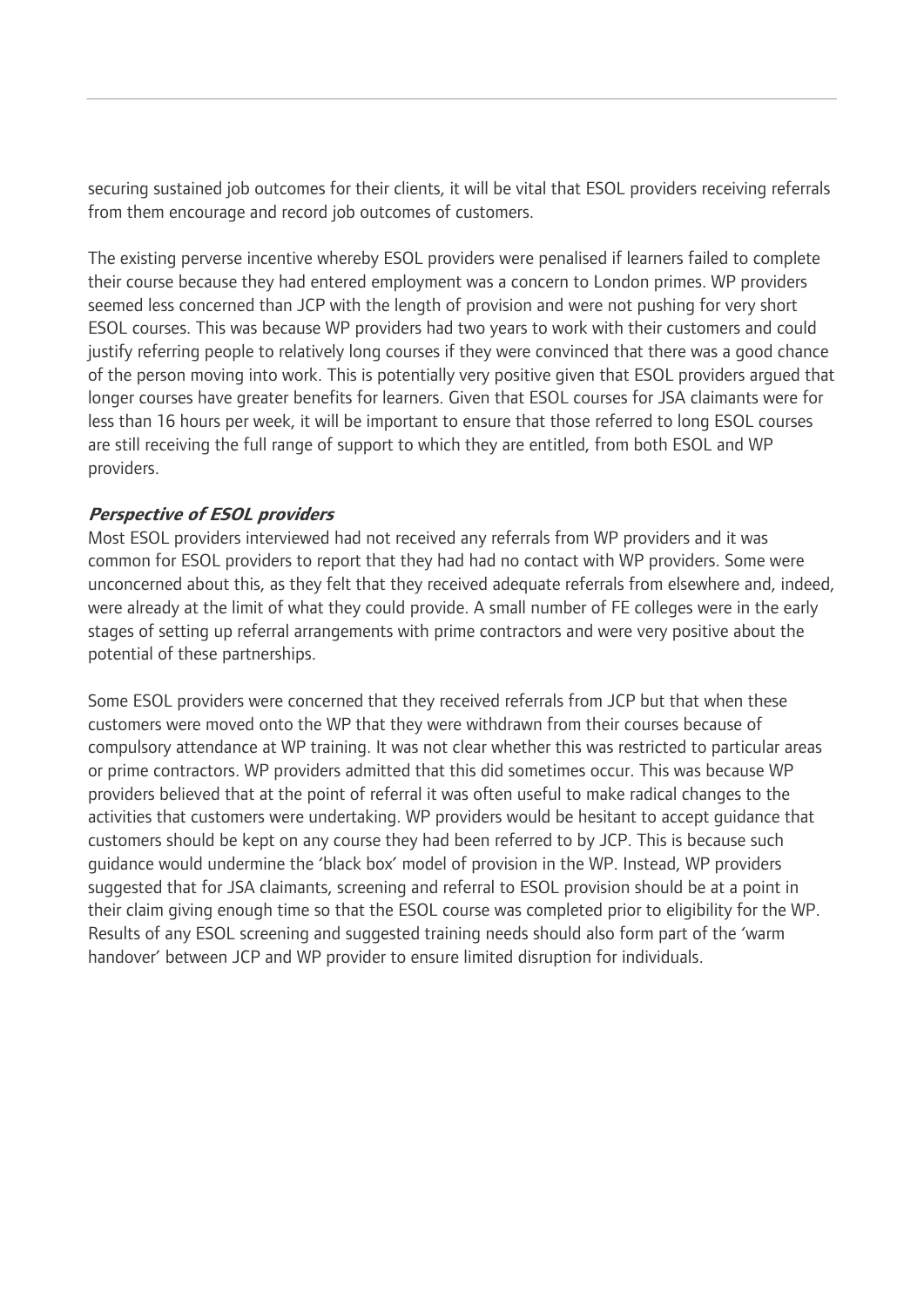## <span id="page-22-0"></span>**CONCLUSIONS AND RECOMMENDATIONS**

#### **Conclusions**

- ESOL is an important service. It enables non-English speakers to secure employment in Englishspeaking environments and to understand the rights they have in work. It is a tool for integration, community cohesion and employment that is crucial for building an inclusive society. In addition, ESOL classes are instrumental in fostering intercultural relations, tolerance and understanding.
- Good partnership working existed between JCP and ESOL providers across London, particularly at a strategic level. This high level buy-in did appear to be crucial for the building of strong partnerships. However, it was equally important that this was also communicated and adopted at a local level, and this was not always felt to be occurring sufficiently. Indeed, there were some areas where relationships between ESOL providers and JCP staff could sometimes become strained.
- The level of demand and number of referrals varied widely. It appeared that SFA funding changes have meant that JCP is making a greater number of referrals at pre-entry level, but ESOL providers report that not all referred learners actually start on courses. Most ESOL providers are coping with the increased number of referrals.
- As discussed above, JCP had requested shorter (often eight week) ESOL courses on a roll-on rolloff basis and this demand appeared to have been met widely across the capital.
- WP prime contractors in London were split between those that have been referring clients with ESOL needs to external provision and those who have been delivering (limited) ESOL directly.
- Those who had made external referrals felt that referral processes were becoming better as the WP moved through its implementation phase. Some prime contractors had developed strategic partnerships with FE colleges which delivered ESOL and referred customers to these providers.
- All six London prime contractors had been in dialogue with the Association of Colleges and had piloted making referrals for ESOL to Hackney Community College. Subsequent to the referral pilot, links between WP providers and FE colleges were being developed at a local level across London. To promote this, a 'speed dating' event had been held for personal advisers and ESOL providers to make contact, understand each other's work and help make referrals in the future.
- In the longer term, London prime contractors hoped to influence the content and nature of ESOL provision in London. They appeared to be less concerned than JCP with shorter courses and more focused on ensuring that ESOL providers' employability elements of ESOL provision were employer led.

#### **Recommendations**

• It was noted by respondents that there was not always enough pre-entry level ESOL provision available, and that this is needed before many individuals could access entry-level courses. Steps should be taken to ensure more pre-entry level ESOL courses are available.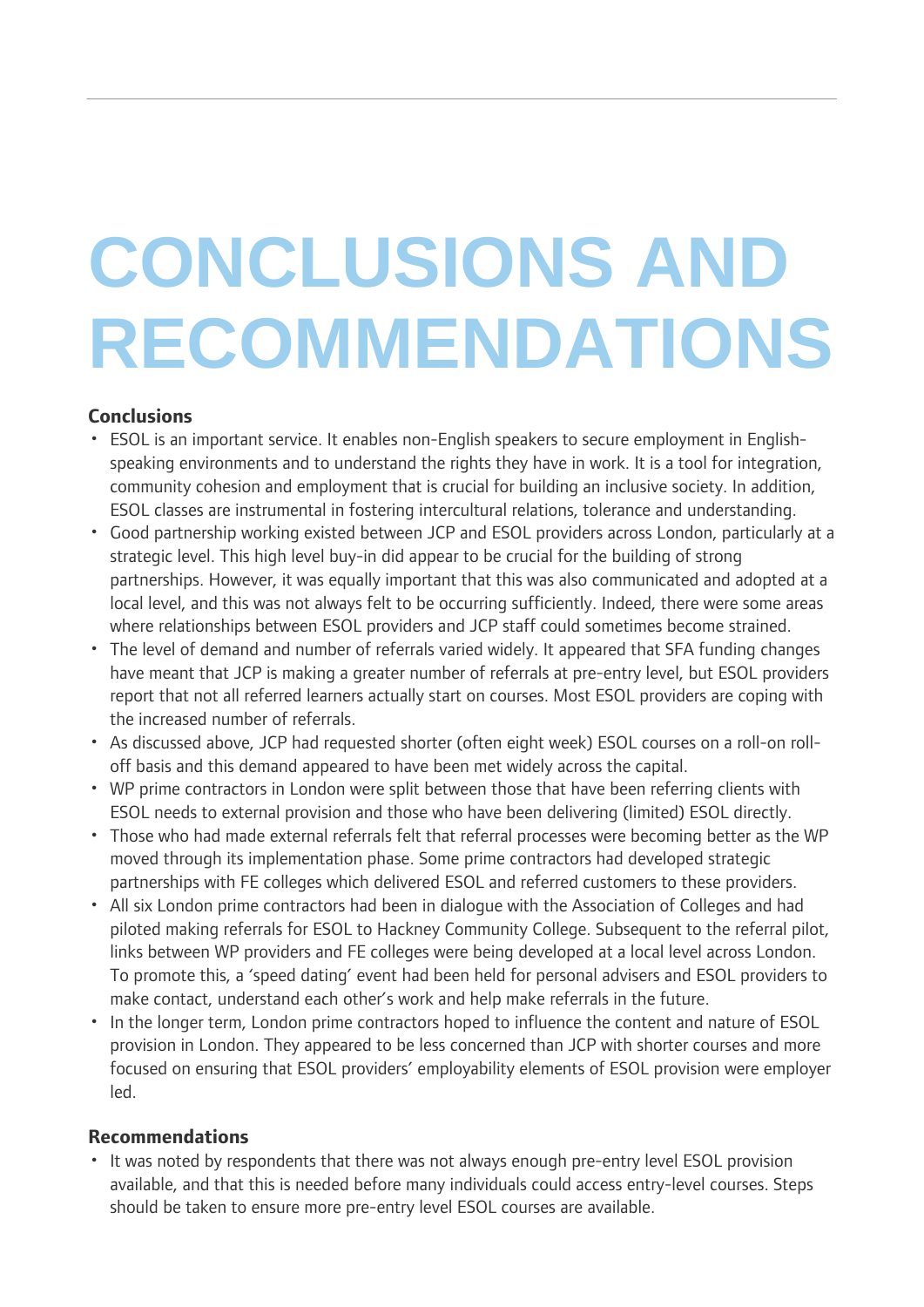- Good practice identified between JCP and ESOL providers should be applied consistently across London:
	- Local JCP offices should have named ESOL lead.
	- ESOL providers should have a presence in JCP offices to provide information about courses and conduct assessments.
- WP providers and ESOL providers should build upon the good referral links that are being developed so that these occur across London.
- Local authorities should consider the good practice identified in one London borough where the local authority ran a single ESOL advice service.
- *ESOL providers, JCP and WP providers should work together on the following:*

#### *On referrals:*

- Referrals for ESOL training should be made at the appropriate time in customer journeys. For example, JSA claimants should be screened for ESOL needs and referred to ESOL provision at a point in their claim where they will have completed this prior to eligibility for the WP.
- Referrals for ESOL should be made in a consistent and streamlined manner.
- Learner assessments should establish individuals' literacy levels in their first language alongside their ESOL level, as this has important implications for the type of ESOL training required.
- Data sharing should be improved within the confines of data protection.
- More accurate estimates of numbers of referrals should be provided by local JCP offices for courses ESOL providers are running specifically for JCP. Without accurate estimates of demand there is a danger that courses will be undersubscribed, with negative financial impacts on ESOL providers. It may be worth considering whether JCP should share the financial risks with ESOL providers of running undersubscribed courses requested by JCP.

#### *In design of ESOL provision for jobseekers:*

- ESOL providers should lead on methods of instruction and the length of courses appropriate for different levels.
- JCP and WP providers should lead on the choice of employability skills within ESOL courses in conjunction with local employers.
- Courses providing higher level ESOL training combined with vocational skills should be determined at the local level with the input of employers, to ensure that these courses best prepare customers for their local labour market.

#### *In measuring job outcomes:*

- Job outcomes should be monitored in a way that is consistent and minimises duplication, and ESOL providers should be given advice and guidance in how to do this. Further work to determine how this can best be done is required.
- There is currently a perverse incentive, by which if a customer leaves a programme of study to enter work, this is counted as a failure for the learning provider. This disincentivises providers to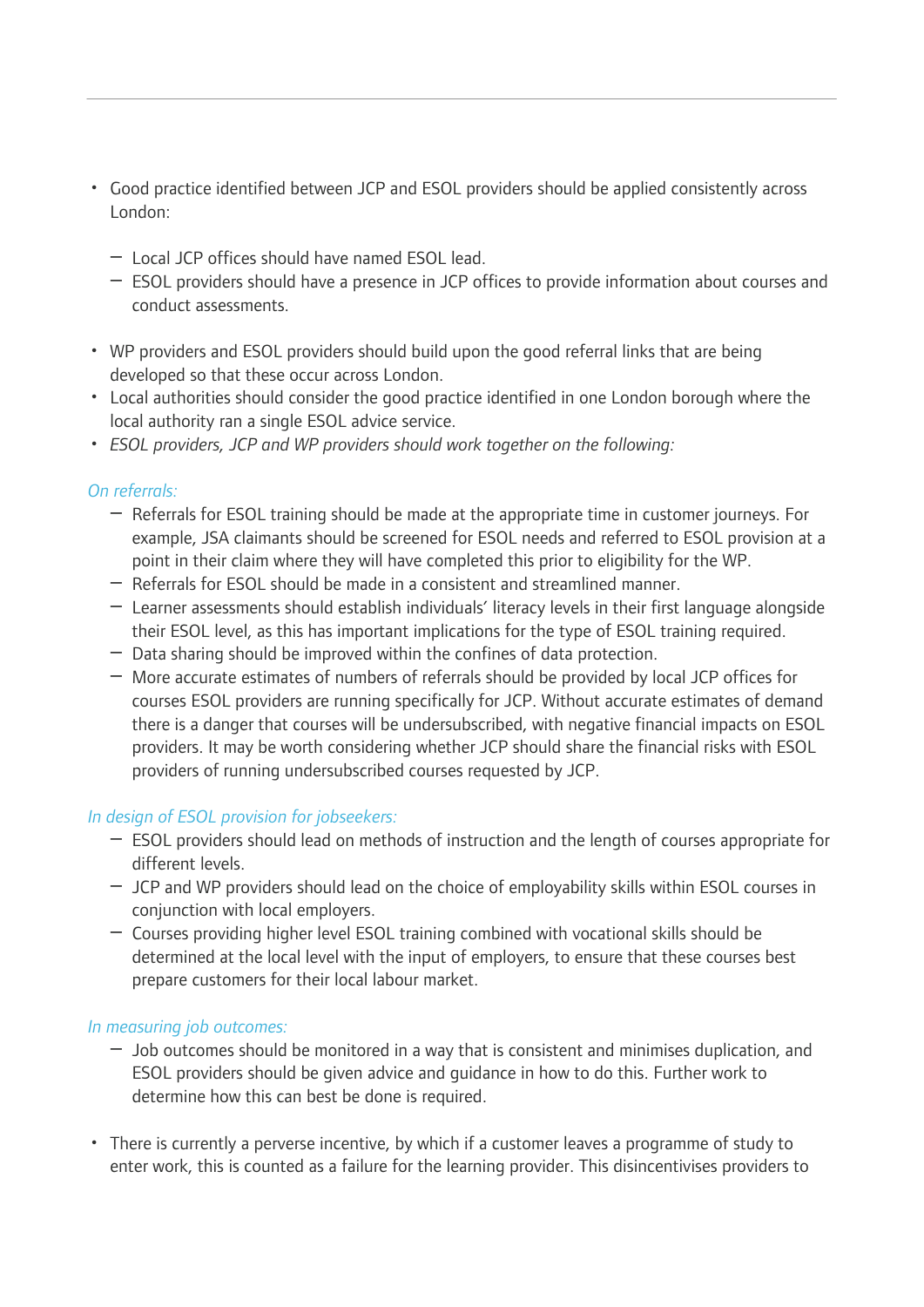help customers into work whilst they are in the middle of a course. For example, by the customer continuing to be funded to complete the programme of ESOL study.

- The current rule that JSA customers can only undertake long-term courses for a maximum of 16 hours per week may limit some customers' ability to develop the English language skills they need to enter employment. Consideration should therefore be given to relaxing this rule for individuals with more significant ESOL and other learning needs (particularly in the context of a move to employment outcome payments).
- The SFA and the Department for Work and Pensions should publish data on ESOL training take-up among JSA and ESA WRAG claimants in order to help stakeholders understand the effects of recent changes to ESOL funding.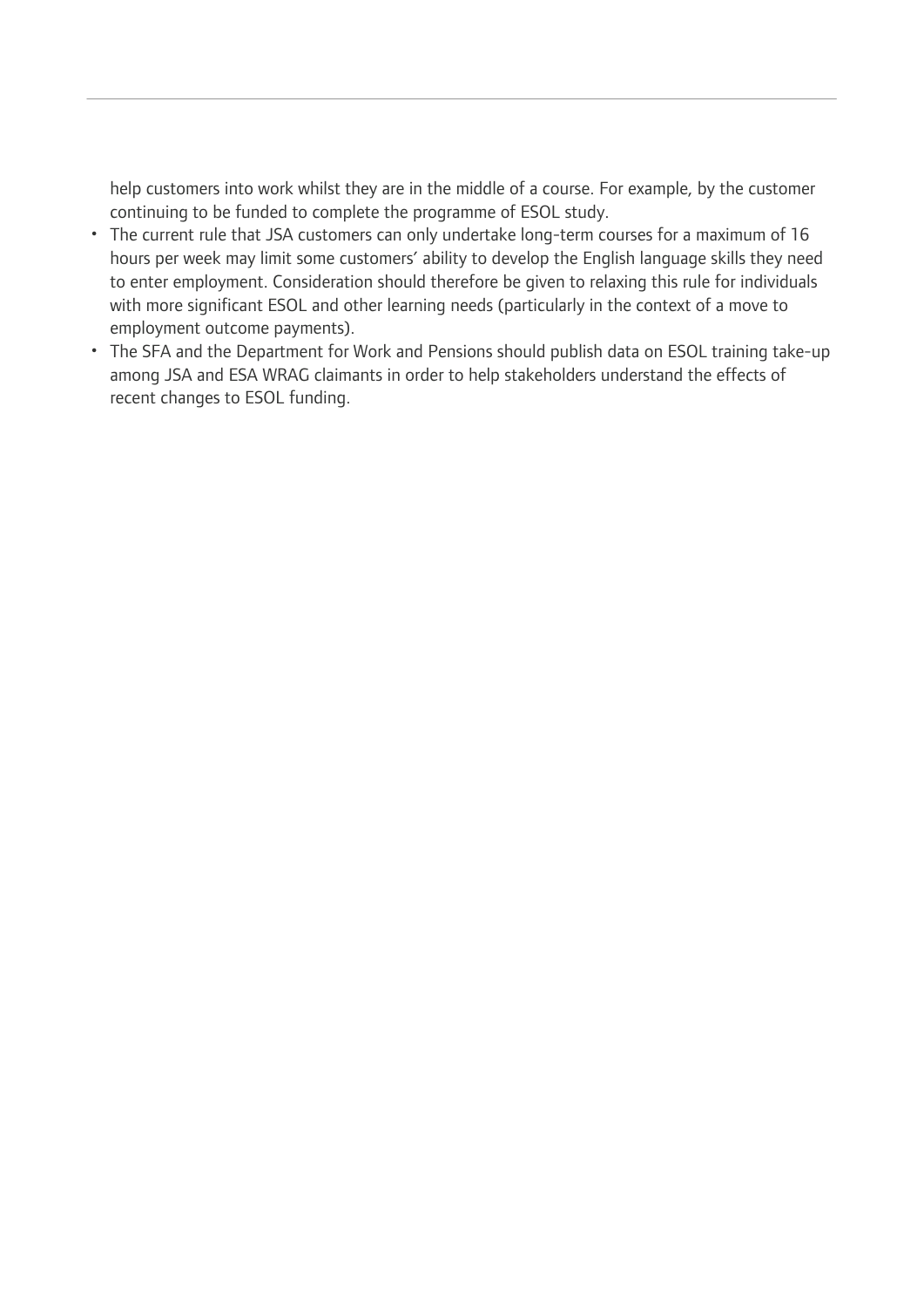## **Other formats and languages**

For a large print, Braille, disc, sign language video or audio-tape version of this document, please contact us at the address below:

## **Public Liaison Unit**

The Queen's Walk **www.london.gov.uk** More London London SE1 2AA

## Greater London Authority Telephone **020 7983 4100** City Hall Minicom **020 7983 4458**

You will need to supply your name, your postal address and state the format and title of the publication you require.

If you would like a summary of this document in your language, please phone the number or contact us at the address above.

**Chinese**<br>加果需要您<del>因</del>語版本的此文件, यदि आप इस दस्तावेज की प्रति अपनी 如果需要您母語版本的此文件, 請致電以下號碼或與下列地址聯絡

này bằng ngôn ngữ của mình, hãy liên hê theo số điên thoai hoặc đia chỉ dưới đây.

**Greek** Urdu<br>Δν θέλετε να αποκτήσετε αντίγραφο του παρόντος *Δν θέλετε να αποκτήσετε αντίγραφ*ο του παρόντος εγγράφου στη δική σας γλώσσα, παρακαλείστε να επικοινωνήσετε τηλεφωνικά στον αριθμό αυτό ή ταχυδρομικά στην παρακάτω διεύθυνση.

hazırlanmış bir nüshasını edinmek için, lütfen asağıdaki telefon numarasını arayınız veya adrese başvurunuz.

**Punjabi Gujarati** ਵਿਚ ਚਾਹੀਦੀ ਹੈ, ਤਾਂ ਹੇਠ ਲਿਖੇ ਨੰਬਰ 'ਤੇ ਫ਼ੋਨ ਕਰੋ ਜਾਂ ਹੇਠ ਲਿਖੇ ਪਤੇ 'ਤੇ ਰਾਬਤਾ ਕਰੋ:

भाषा में चाहते हैं, तो कृपया निम्नलिखित नंबर पर फोन करें अथवा नीचे दिये गये पते पर संपर्क करें

**Vietnamese Bengali**  (কপি) চান, তা হলে নীচের ফোন নম্বরে বা ঠিকানায় অনুগ্রহ করে যোগাযোগ করুন।

چاھتے ھیں، تو ہراہ کرم نیچے دئے گئے نمبر پر فون کریں یا دیئے گئے پتے پر رابطه کریں

**Turkish Arabic**  الاتصال بر قم الهاتف أو مر اسلة العنوان أدناه

જો તમને આ દસ્તાવેજની નકલ તમારી ભાષામાં જોઇતી હોય તો, કપા કરી આપેલ નંબર ઉપર કોન કરો અથવા નીચેના સરનામે સંપર્ક સાદ્યો.